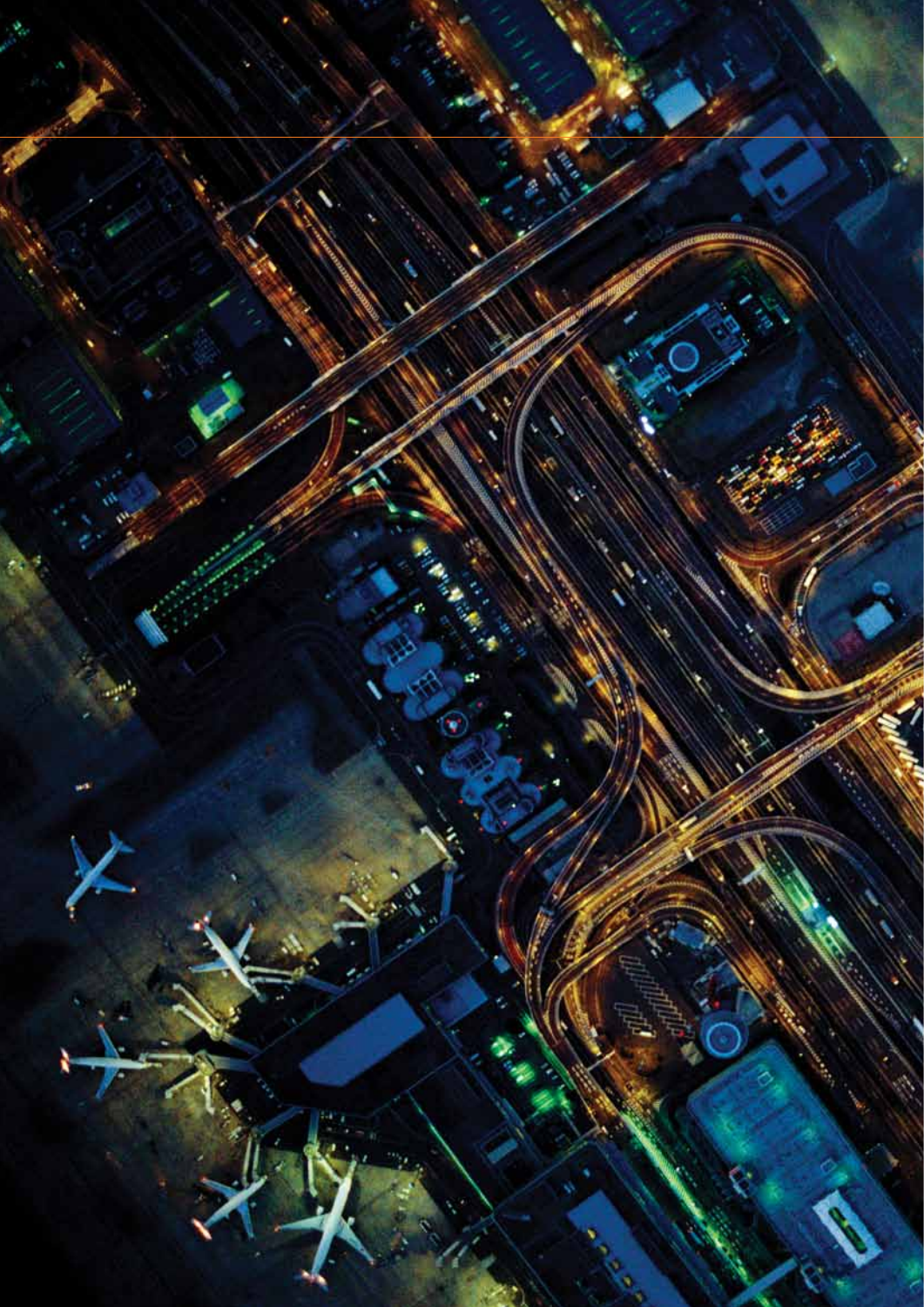# Polar Capital Technology Trust plc

Half Year Report 2012

 $\hat{R}_{\rm e}$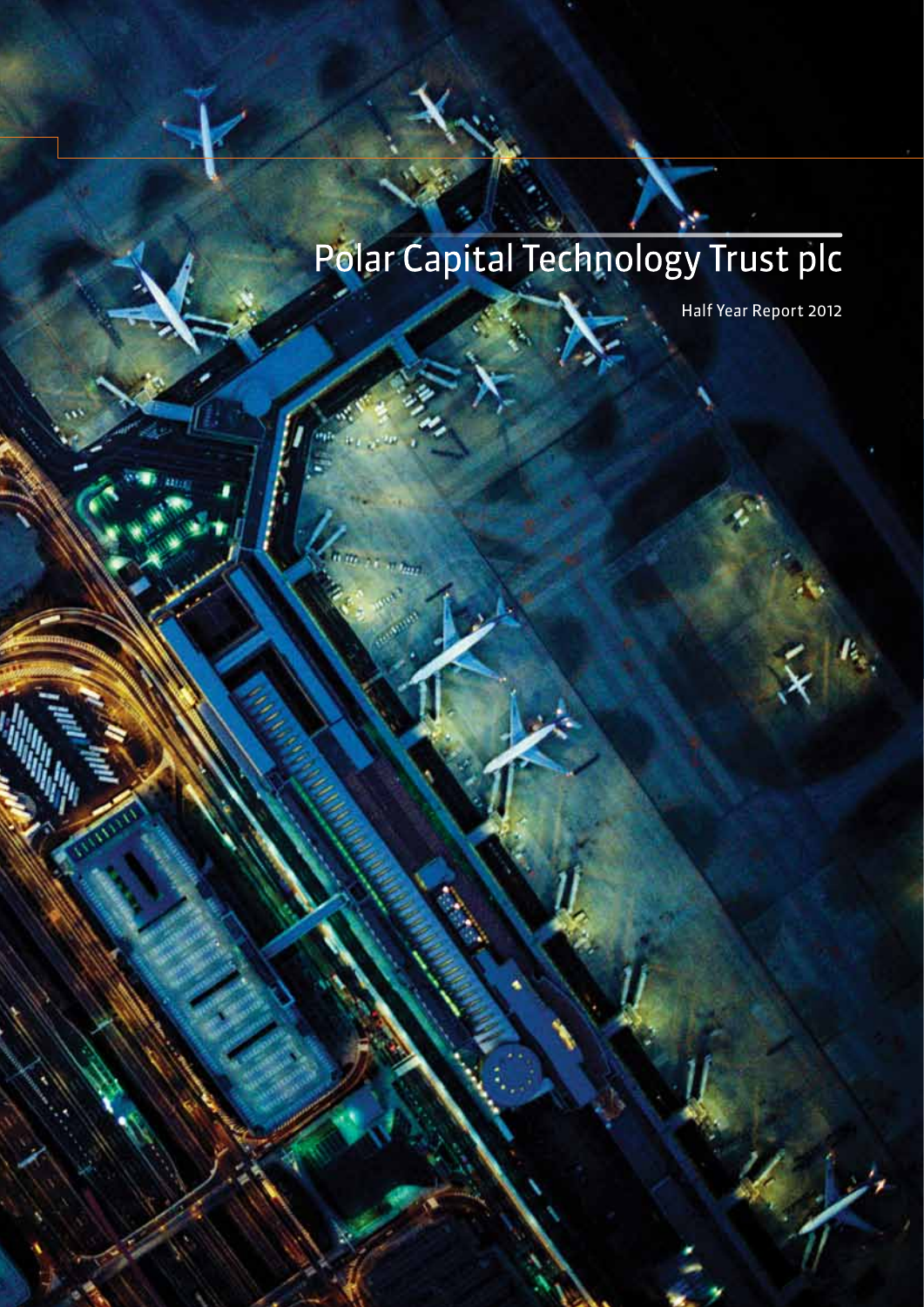ABOUT YOUR COMPANY 01 Highlights

#### Manager's report and pORTFOLIO ANALYSIS

- 02 Investment Manager's Report
- 06 Statement of Directors' Responsibilities
- 07 Portfolio Review

#### FINANCIAL STATEMENTS

- 14 Consolidated Statement of Comprehensive Income
- 15 Consolidated Balance Sheet
- 16 Consolidated Cash Flow Statement
- 17 Consolidated Statement of Changes in Equity
- 18 Notes to the Financial Statements

#### SHAREHOLDER INFORMATION

- 22 Shareholder Information
- 22 Subscription Shares
- 23 Warnings to Shareholders
- 24 Profile
- 25 Contacts

# **Polar Capital Technology Trust plc**

# **Objective**

The investment objective is to maximise long-term capital growth through investing in a diversified portfolio of technology companies around the world. The investment policy is set out in full in the Annual Report.

# Investment approach

Stocks are selected for their potential for shareholder returns, not on the basis of technology for its own sake. The Investment Manager believes in rigorous fundamental analysis and focuses on:

- • management quality
- the identification of new growth markets
- the globalisation of major technology trends and
- exploiting international valuation anomalies and sector volatility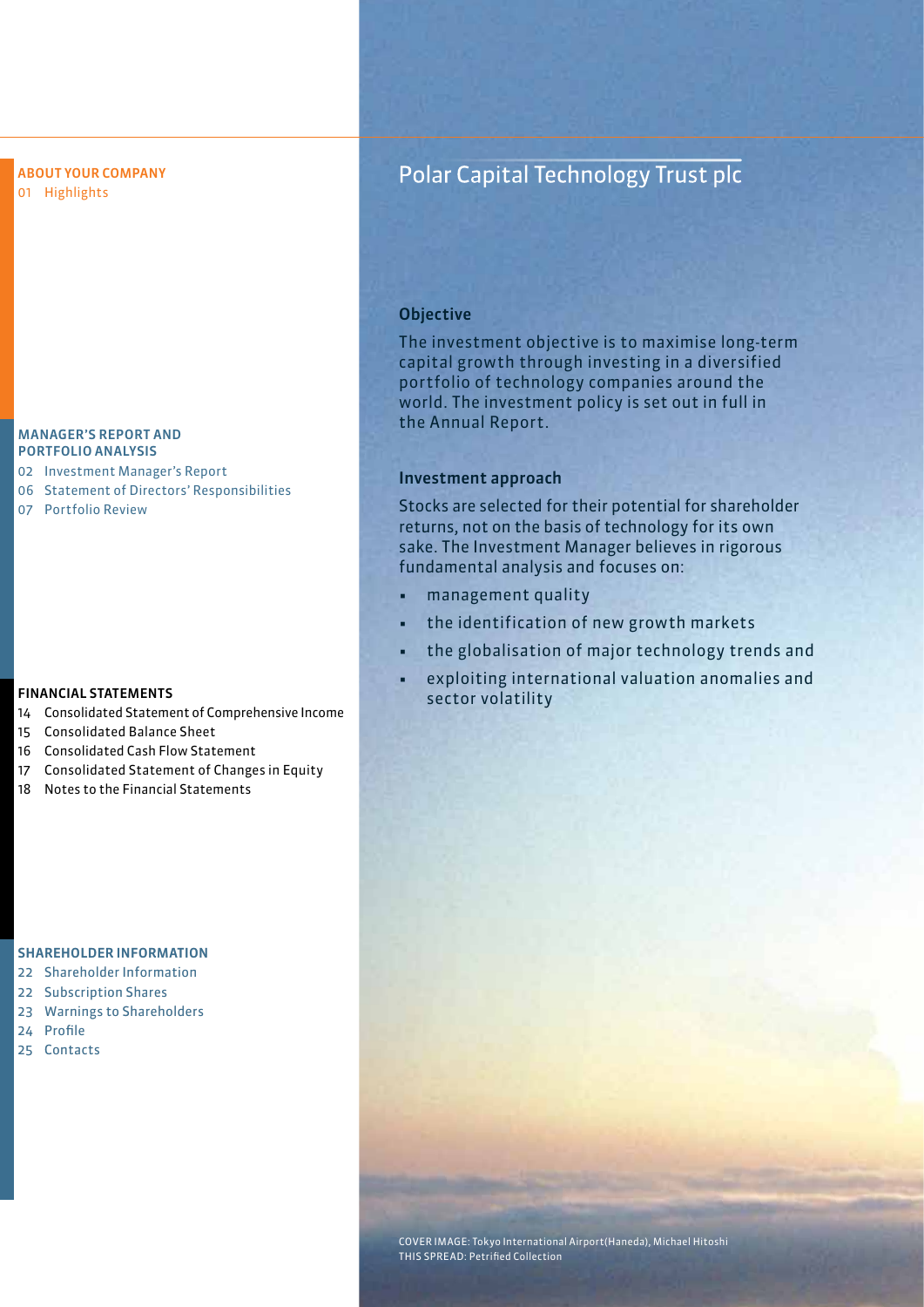# Financial highlights

Undiluted net assets per ordinary share

370.60p\*

30 April 2012: 392.56p

-5.6%

Total net assets

£475,185,000 30 April 2012: £503,292,000

-5.6%

\*As at 31 October 2012 there was no dilutive NAV per share as the subscription share conversion price (478p) was above the NAV and the share price of the ordinary shares

Benchmark index: (Dow Jones World Technology Index, total return Sterling adjusted)

# -5.4%

|                        | Half year ended<br>31 October 2012 | Year ended<br>30 April 2012 | $\frac{0}{0}$ |
|------------------------|------------------------------------|-----------------------------|---------------|
| <b>Share Price</b>     |                                    |                             |               |
| per ordinary share     | 366.00p                            | 387.00p                     | $-5.4\%$      |
| per subscription share | 10.22p                             | 12.75p                      | $-19.8%$      |
| <b>Shares in issue</b> |                                    |                             |               |
| Ordinary               | 128,219,920                        | 128,208,023                 |               |
| Subscription           | 24,786,282                         | 24,798,179                  |               |

| Index chages over the half year ended<br>31 October 2012 (Total return) | Local<br>Currency<br>% | <b>Sterling</b><br>Adjusted<br>$\%$ |
|-------------------------------------------------------------------------|------------------------|-------------------------------------|
| Benchmark:                                                              |                        |                                     |
| Dow Jones World Technology                                              | (6.1)                  | (5.4)                               |
| <b>Other Indices:</b>                                                   |                        |                                     |
| FTSE World                                                              |                        | 2.7                                 |
| <b>FTSE All-Share</b>                                                   |                        | 3.3                                 |
| S&P 500 composite                                                       | 2.2                    | 3.0                                 |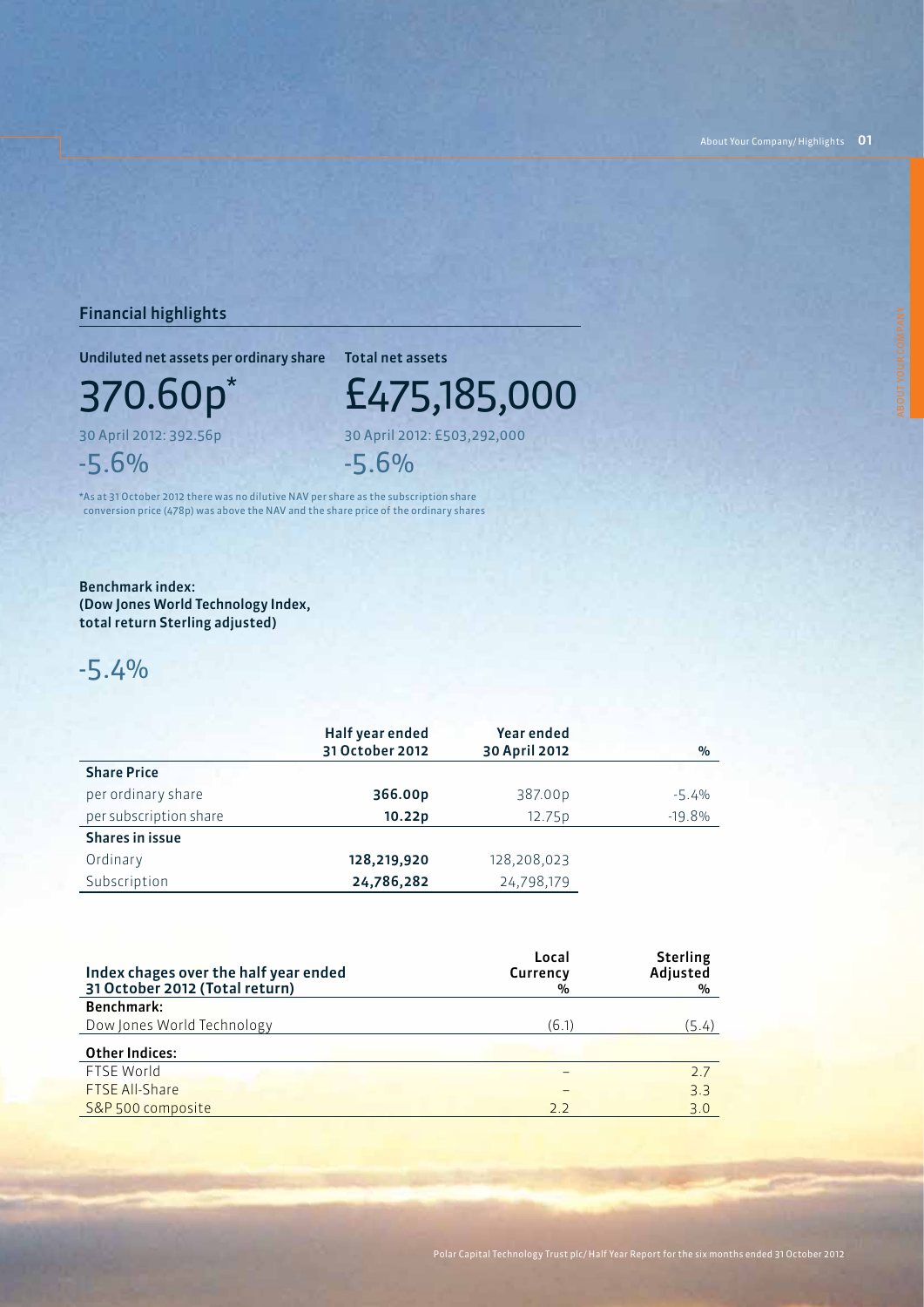# INVESTMENT MANAGER'S REPORT / Ben Rogoff

# Market Review

The half year to 31 October 2012 saw equity markets make further progress as mixed economic data and political uncertainty was ameliorated by decisive intervention by policymakers in both Europe and the US, the FTSE World index rising 2.7% in Sterling terms. Sterling based returns were modestly augmented by US Dollar strength (+0.7%) and gains by the Yen (+0.6%), offset somewhat by Euro weakness (-1.4%). The fiscal first half began with a sharp correction in equity markets as travails in both Spain and Greece reintroduced the real possibility of a Euro exit and/or break-up. Soaring risk aversion saw ten year Spanish sovereign yields rise to 7.4% and the Euro make a new two year low against the US Dollar while perceived 'safe havens' such as ten year US Treasuries and German Bunds entered unchartered territory as yields fell to new lows of 1.4% and 1.2% respectively.

Despite deteriorating economic newsflow over the period, equity markets remained relatively resilient reflecting positive political developments in Europe following the Eurozone decision to lend Spain EUR100bn to shore up its banks and a successful European summit with Germany apparently softening its stance by allowing the European Stability Mechanism (ESM), once ratified, to directly recapitalise banks. That policymakers were alive to the challenge was made apparent in July when ECB President Mario Draghi reiterated that the ECB was "ready to do whatever it takes to preserve the Euro" which by September had taken the form of an openended commitment to buy unlimited quantities of short-dated bonds of those countries requesting aid, on the condition they adhere to centrally controlled austerity budgets. This basic pattern of weak economics and decisive intervention in developed markets continued through the balance of the year allowing stocks to continue to climb the so-called 'wall of worry', aided by a strong second quarter earnings season, an additional round of QE in the US and ongoing M&A activity that helped underpin valuations.

While equity markets remained robust into the conclusion of the first fiscal half, there were a number of negative developments that were more fully felt beyond the reporting period. These included heightened political uncertainty (ahead of upcoming elections in the US, Japan, and leadership change in China) with US Presidential elections bringing the so-called 'fiscal cliff' into greater focus. Likewise pockets of civil unrest following the passing of additional austerity measures in

France, Greece and Spain led to renewed concern about Eurozone growth while Spanish regional elections raised the possibility of a Catalan referendum on independence. The third quarter reporting season also provided stocks with a significant amount of buffeting as weakening Chinese demand, fiscal uncertainty and unfavourable foreign exchange comparisons took their toll on corporate earnings and/or guidance.

#### Technology Review

Technology shares significantly underperformed the broader market during the half year, the Dow Jones World Technology Index falling 5.4% in Sterling terms. Most of this underperformance came during the final months of the period as Apple unwound some of its earlier gains, negative trends in the PC market accelerated and the third quarter earnings season proved the most challenging technology reporting period post the 2008/9 crisis. The fiscal year began inauspiciously as the much-awaited Facebook IPO in May proved to be a 'sell the news' event. The sector ceded some relative ground during the Summer as macroeconomic uncertainty and US Dollar strength combined to create a difficult second quarter earnings season. PC related companies bore the brunt of slower growth in emerging markets (particularly China) as unit growth turned decisively negative. While early (and relatively modest) earnings resets from the PC supply chain were explained away by slower global growth, deeper and more widespread downward revisions that followed pointed at more than just a pause ahead of a new Microsoft Windows 8 operating system. Indeed, the announcement of Microsoft's own tablet ('Surface') together with a massive downward revision from HP made it clear that the PC market was in genuinely new (and worrisome) territory.

In contrast, the smartphone and tablet markets continued to make progress with dominant vendors Apple and Samsung and their supply chains continuing to wrest share from former leaders, Nokia and Research in Motion. Despite a lackluster second quarter earnings report, Apple continued its remarkable ascent as investors focused on upcoming product updates. However, the September launch of the iPhone 5 proved another 'sell the news' moment as relatively modest design changes to the phone left investors wanting more. Unfortunately supply constraints resulted in solid, if unspectacular, first weekend sales and sharply lower gross margin guidance when the company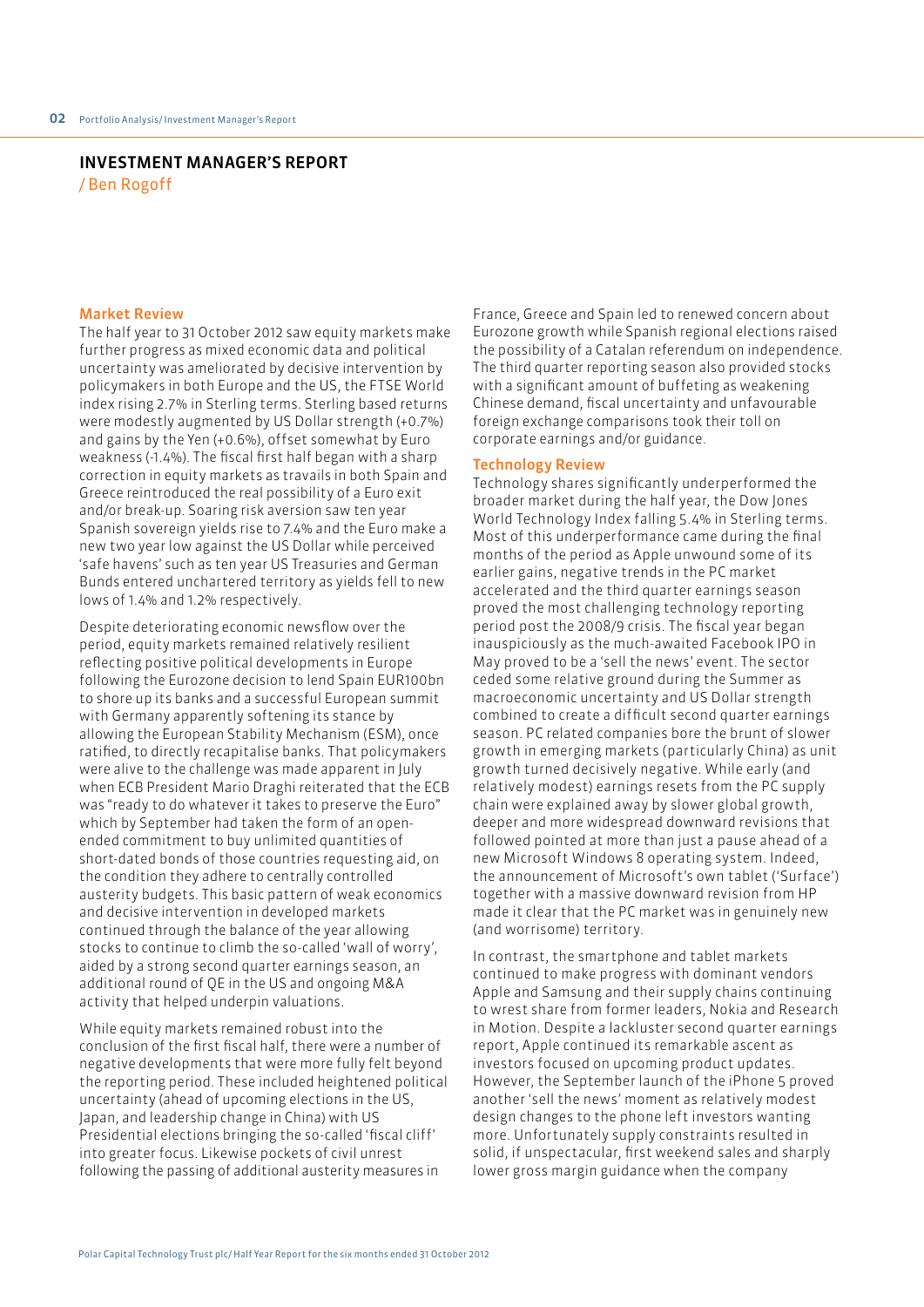reported third quarter earnings, which presaged a late October sell-off that extended into November leaving the stock more than 20% from its all-time highs. A disappointing third quarter report was far from unique to Apple as a more challenging economic environment and uncertainty ahead of leadership change in the US, China and Japan combined to produce a tricky third quarter earnings season. Not only did this combination leave its mark on incumbents whose fortunes are tied to the health of IT budgets, but it also resulted in a number of next-generation companies posting disappointing results and/or guidance.

## Portfolio Performance

Our relative performance fell slightly short of the benchmark, with the net asset value per share falling 5.6% during the half year. The performance of smallcaps was not the primary cause of this modest shortfall as they fell broadly inline with large-caps over the period, as measured by the Russell 1000 and 2000 technology indices respectively. Instead, the portfolio was negatively impacted by its underweight position in Apple (which outperformed during the period), poor returns from communication stocks due to continued weakness in service provider capital spending while semiconductor stocks bore the brunt of weaker economic trends and a contracting PC market. In terms of positives, relative performance was generated by underweight PC exposure, the decision to retain some liquidity ahead of third quarter earnings season and a number of strong individual stock performances including Ariba, Kenexa, Springsoft and OPNET all of which were acquired during the period for premiums that ranged between 19-42%.

# Market Outlook

Markets have been robust this year largely because policymakers have been alive to the need for decisive intervention. However, as evidenced by third quarter earnings season, this intervention remains necessary because the economic recovery remains fragile. With US economic data mixed (ex-housing), European growth remaining elusive and with China showing only limited signs that the worst of its slowdown is behind it, our 'muddling through' thesis is currently being stress tested. However, we have opined previously that we expected a series of 'echoes' as is the norm following financial crises and that given the backdrop of fiscal tightening and de-leveraging these were likely to take the form of

growth scares. While we acknowledge that there may be some additional downside risk to 2013 estimates, we believe this is likely to be modest and strongly disagree with the view that the current earnings cycle may have played out. In our experience, the third quarter has always been an awkward seasonal period (especially for technology earnings) even without the added distraction of the Olympics and leadership change in three of the world's most important economies. Following the Chinese leadership transition and conclusion of elections in the US and Japan, investors have refocused on the next significant policy challenge: tackling the so-called 'fiscal cliff'. While US lawmakers have used confrontational rhetoric in early post-election exchanges, we are hopeful that a credible plan will be agreed upon in order to avoid the automatic spending cuts and tax increases that are scheduled to begin in January 2013.

This view, together with our belief that China will avoid a 'hard landing' (there being plenty of policy ammunition available to the new leadership given the absence of inflation) may appear complacent but these positions are entirely compatible with our long held belief that our interests as equity investors have rarely been as closely aligned with those of policymakers as they are today. As such we remain confident that worst case outcomes will continue to be avoided, allowing the global economy to continue to 'muddle through'. If we are correct, equity valuations look well supported even if earnings are subject to some modest further downward revision. This is particularly true relative to other asset classes, especially versus 'safe havens' and their promise of negative real returns. Having looked a little overbought and with sentiment full, if not ebullient at recent highs, markets are more attractive now that investors have become decidedly more bearish (evidenced by our favoured bull-bear indicator and German two year bond yields which hit zero during November). As such (and having retained some liquidity ahead of what we feared could prove a trickier earnings season) we have moved the portfolio to a more fully invested position in order to take advantage of modest valuations, strong balance sheets, favourable seasonality and de-risked fourth quarter earnings expectations.

## Risk Factors

As well as the risks outlined above, there are a number of additional risks that investors should consider. These include the risk of sovereign default and/or the break-up of the Eurozone (albeit unlikely in the short term given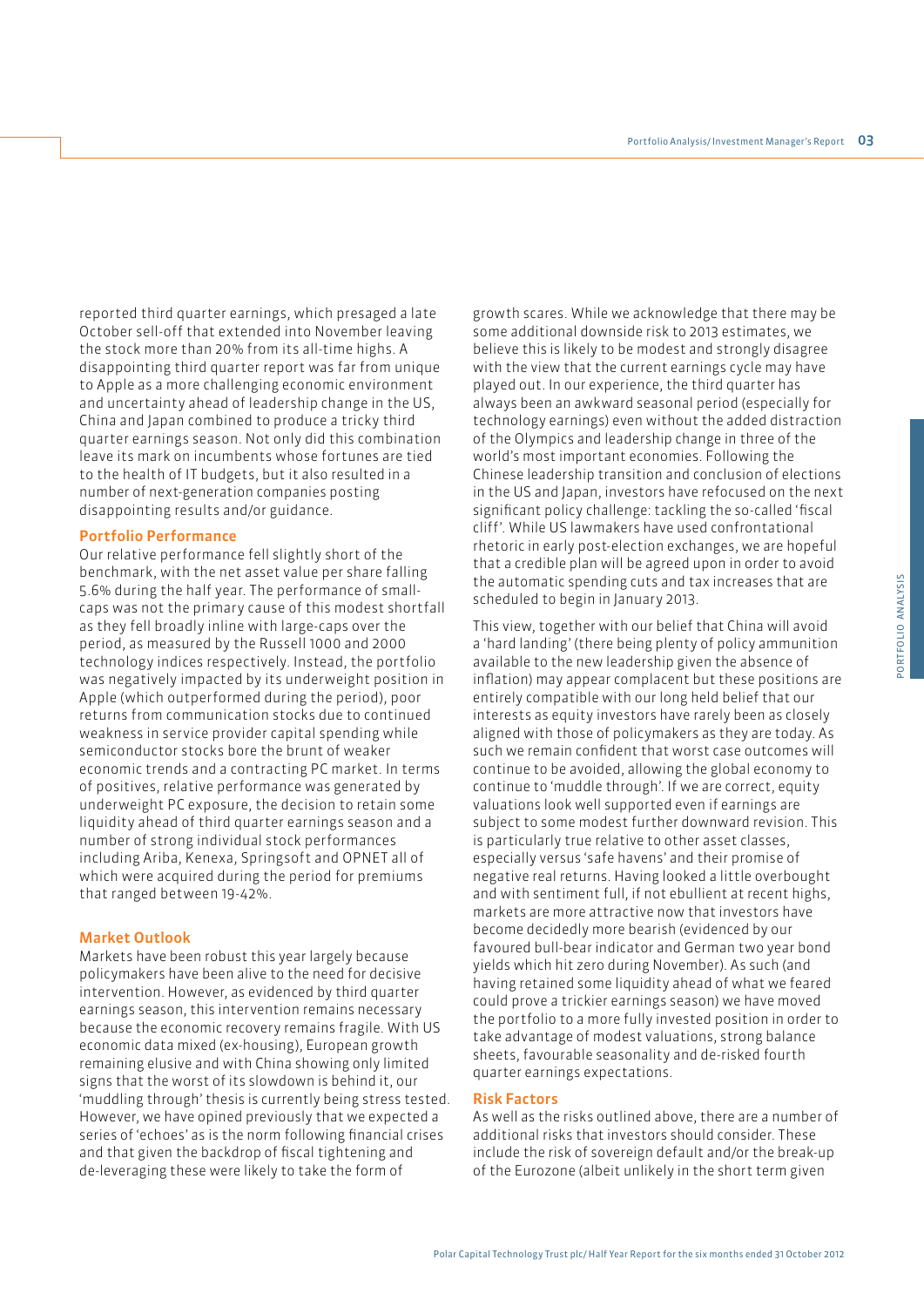# INVESTMENT MANAGER'S REPORT continued

the Draghi plan), a 'hard landing' in China and insufficient political will in the developed world to deliver austerity resulting in a loss of market confidence. As in previous years, geopolitical risk remains the most significant exogenous factor to consider, particularly in the Middle East (given the risk to energy prices) with the region in flux as a result of the so-called Arab Spring and Islamist governments assuming power in Egypt and Turkey. With Israel warning that Iran's capability to enrich uranium must be stopped before mid 2013, there is a heightened risk of military action by Israel and/or the US in order to prevent Iran from attaining nuclear capability.

## Technology Outlook

Having performed strongly during (and into the close of) our last fiscal year, the technology sector has fared relatively poorly over the half year as a challenging third quarter earnings season reminded investors of the sector's cyclical sensitivity, while slower emerging market growth has revealed the extent of the secular headwinds faced by the PC industry. Although we are not expecting a sharp snapback in corporate spending in the fourth quarter, we are hopeful that many of the projects that were delayed due to political/fiscal uncertainty will recommence once corporates have better visibility into how the US intends to tackle its federal budget deficit. At the consumer level, we suspect that a slew of recent product launches (iPhone 5, Google Nexus 7, iPad Mini, Windows Surface, Amazon Kindle Fire HD) may have elongated purchase decisions too. While a few of our core holdings delivered disappointing third quarter results, it was not all doom and gloom evidenced by strong reports from a number of our companies including ARM Holdings, eBay, Facebook, Ixia and Radware.

We continue to believe that technology valuations remain compelling, particularly after the recent correction and even more so once adjusted for the sector's disproportionately strong balance sheet. As such we remain hopeful that the sector should remain a solid 'each way' bet for generalists – attractive for both its operating leverage and (in the event of a difficult market) its unrivalled net cash position. However, the combination of slower economic growth and the deflationary impact of a new technology cycle is likely to continue to dampen overall IT spending. Unfortunately for IT managers, muted budget growth is entirely at odds with computing needs that are increasing inexorably. As such we expect corporate fortunes to continue to bifurcate as IT buyers are forced to reallocate their

budgets in favour of cheaper, disruptive alternatives – a dynamic entirely consistent with previous periods of economic uncertainty. Given our view that the technology sector has entered a more pernicious phase we anticipate significantly more uneven value creation and elevated (not to mention expensive) M&A activity as incumbents attempt to reinvent themselves with even greater urgency.

However, as a result of 'top down' concerns, investors have spent much of the half year seeking refuge in expensive, mega-cap 'stores of wealth', continuing a trend that commenced in April 2011. While this dynamic has aided the performance of several of our largest holdings, it has also contributed significantly to the 'crowding out' of small-caps resulting in them giving up all of their post 2008 outperformance versus large-caps. Having telegraphed our intent in our last annual report to move more materially away from legacy incumbents (and therefore our market cap weighted index) we are excited about the value on offer in small and mid-caps many of which have been left for dead by investors myopically focused on the preservation of capital and/or yield generation. With the new cycle becoming ever more problematic for incumbents we anticipate further increasing our small and mid-cap weightings in order to increase our exposure to favoured themes while taking advantage of the 'crowding out' that has been driven by a 'topdown' trade that looks inappropriate when applied to our sector given our new cycle thesis.

In terms of thematic positioning, we are likely to continue to increase our current underweight PC position now that the market has been 'found out' due to the malevolent combination of cyclical and secular headwinds, exacerbated by a hiatus ahead of the release of Windows 8 based devices. We also expect to further reduce our smartphone exposure given rising penetration rates. For now we continue to favour dominant vendors Apple and Samsung and their supply chains, especially those companies like Qualcomm and ARM that are difficult to displace. However, the deteriorating relationship between Apple and Samsung suggests that growth at the expense of weaker players has largely played out. Fortunately, as a result of the recent changes made to our investment policy we have greater flexibility to adjust our holdings to reflect this dynamic. In contrast, we anticipate retaining (and likely increasing) our overweight Internet exposure as we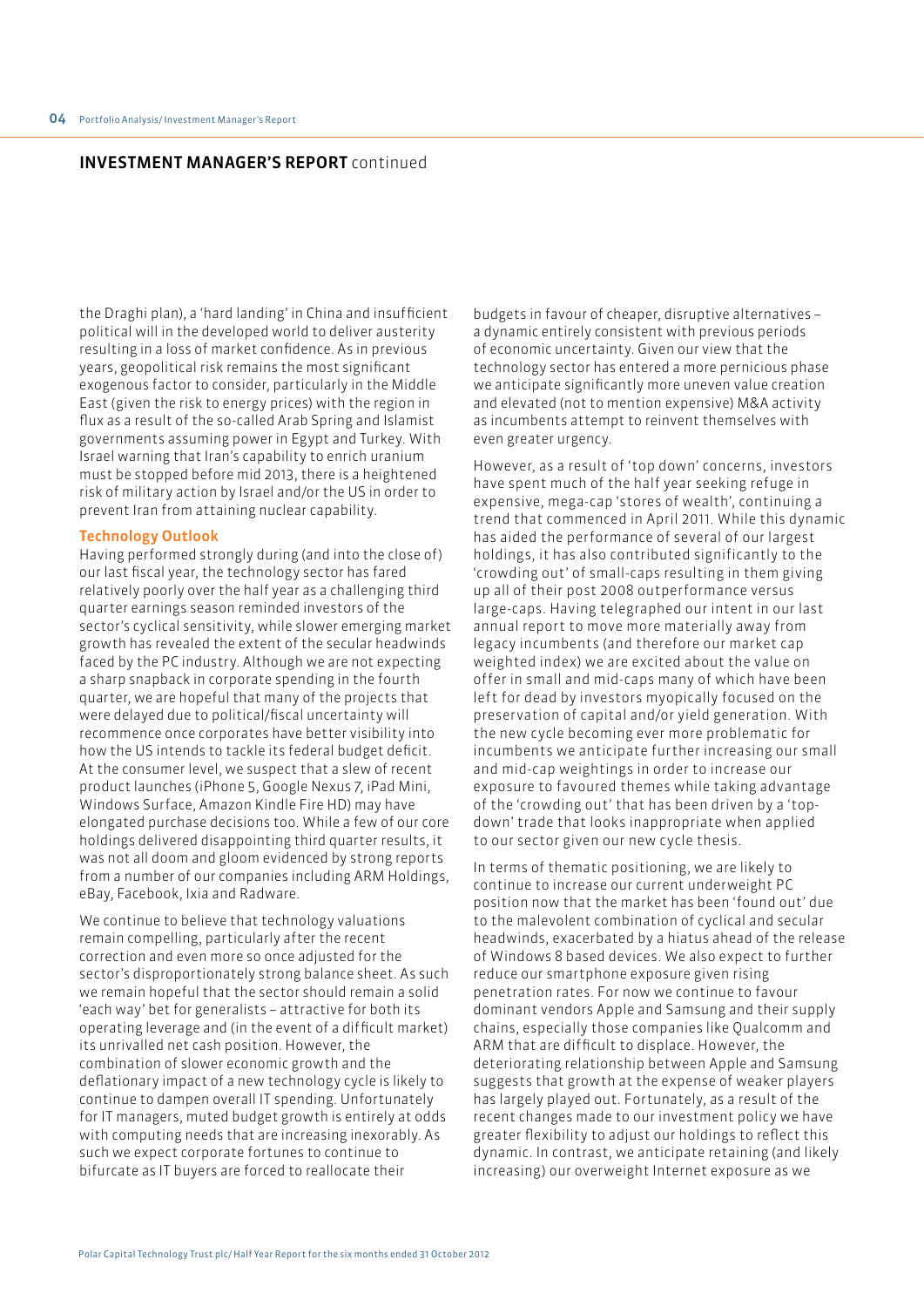believe the likes of Amazon, eBay, Facebook and Linkedin are natural beneficiaries of cheap and increasingly ubiquitous (due to the proliferation of smartphones and tablets) Internet usage. Advertising, eCommerce, Software as a Service (SaaS) and social networking remain key Internet application categories, in our opinion. More controversially we expect to persist with an overweight communications position that has proved deleterious over the half year as carriers have remained reticent to increase investment in their networks. We remain hopeful that the introduction of 4G devices such as the iPhone 5 will act as an overdue catalyst for accelerated 4G network deployments as appears to be the case in the UK. Recent positive sector newsflow following Softbank's decision to invest in US wireless carrier Sprint, together with more encouraging 2013 spending guidance from AT&T suggests that the worst may already be behind us.

We continue to believe that the sector remains in the early stages of a new, if increasingly disruptive, cycle. This should continue to provide us with exciting investment opportunities at a time when overall technology valuations remain attractive and well supported by the sector's strong balance sheet. We remain most excited about Cloud computing and are continually looking for ways to gain exposure to its next phase which is likely to be characterised by enterprises more fully embracing public and hybrid cloud architectures.

# Ben Rogoff

7 December 2012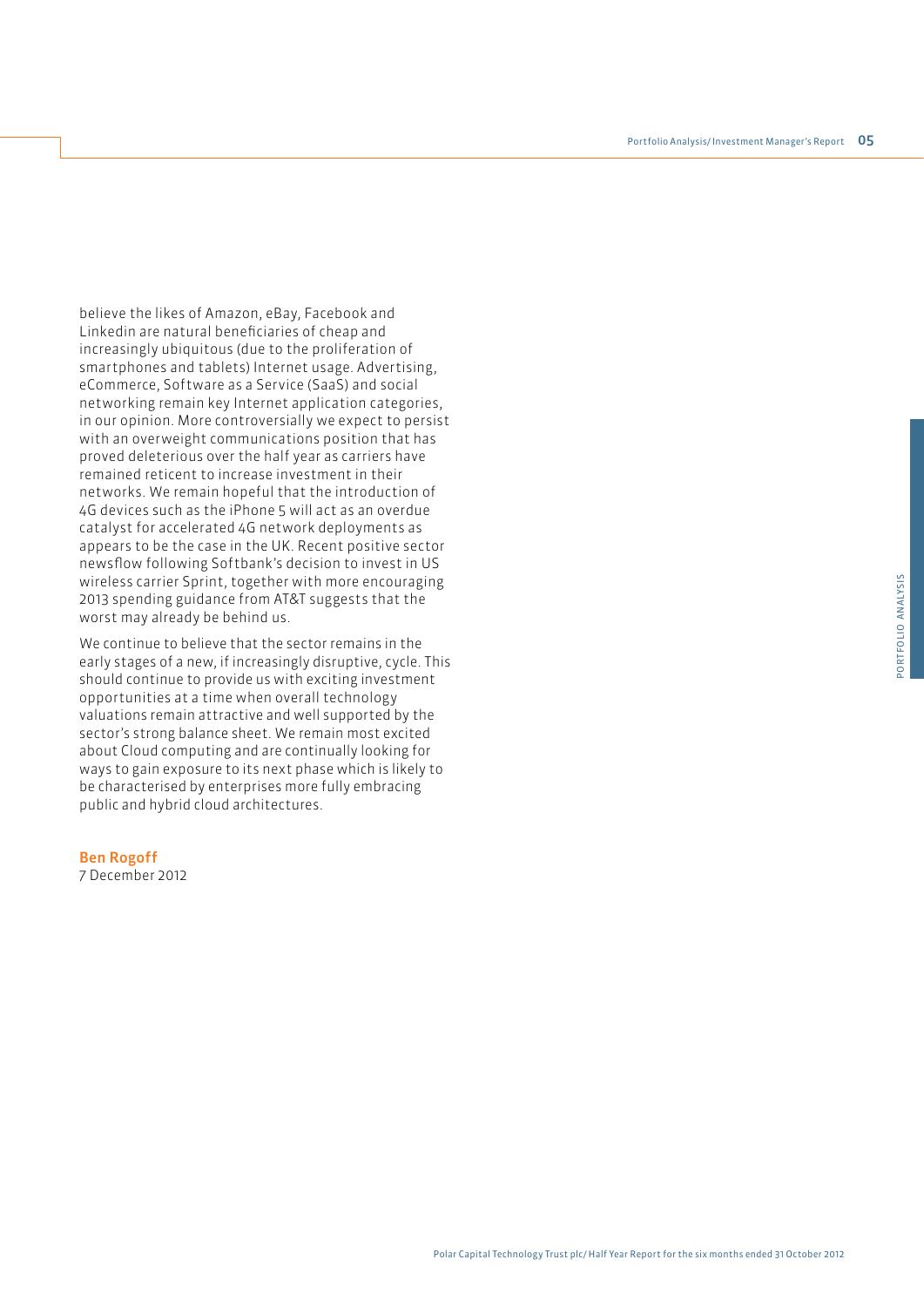# Statement of Directors' responsibilities

#### Risks and Uncertainties

The Directors consider that the principal risks and uncertainties faced by the Group for the remaining six months of the financial year, which could have a material impact on performance, are consistent with those outlined in the annual report for the year ended 30 April 2012.

These principal risks can be summarised as market volatility, stock pricing and liquidity risk, currency and interest rate risk, counterparty risk, differing economic cycles between different markets and risk inherent in technology, such as obsolescence and consumer acceptance of changes.

The investment manager's report comments on the outlook for market related risks, including the increased volatility in share prices and economic cycles.

The Company has a risk management framework that is a structured process for identifying, assessing and managing the risks associated with the Company's business. The investment portfolio is diversified by geography which mitigates risk but is focused on the technology sector and has a high proportion of investments listed on US markets or exposed to the US Dollar.

#### Responsibility Statement

The Directors of Polar Capital Technology Trust plc, which are listed in the Shareholder Information Section, confirm to the best of their knowledge:

- The condensed set of financial statements have been prepared in accordance with IAS34 as adopted by the European Union and give a true and fair view of the financial position of the Company and the Group as at 31 October 2012 and the results for the six months ended 31 October 2012 as required by the Disclosure and Transparency Rules 4.2.4R;
- • The Interim Management Report (constituting the Investment Manager's Report) includes a fair review of the information required by the Disclosure and Transparency Rules 4.2.7R.

The half year financial report for the six month period to 31 October 2012 has not been audited or reviewed by the Auditors.

The half year financial report for the six month period to 31 October 2012 was approved by the Board on 7 December 2012 and the responsibility statement was signed on its behalf by Michael Moule, Chairman of the Board.

#### Related Party Transactions

In accordance with DTR 4.2.8R there have been no new related party transactions during the six month period to 31 October 2012 and therefore nothing to report on any material effect by such transactions on the financial position or performance of the Company during that period. There have been no changes in any related party transaction described in the last annual report that could have a material effect on the financial position or performance of the Company in the first six months of the current financial year.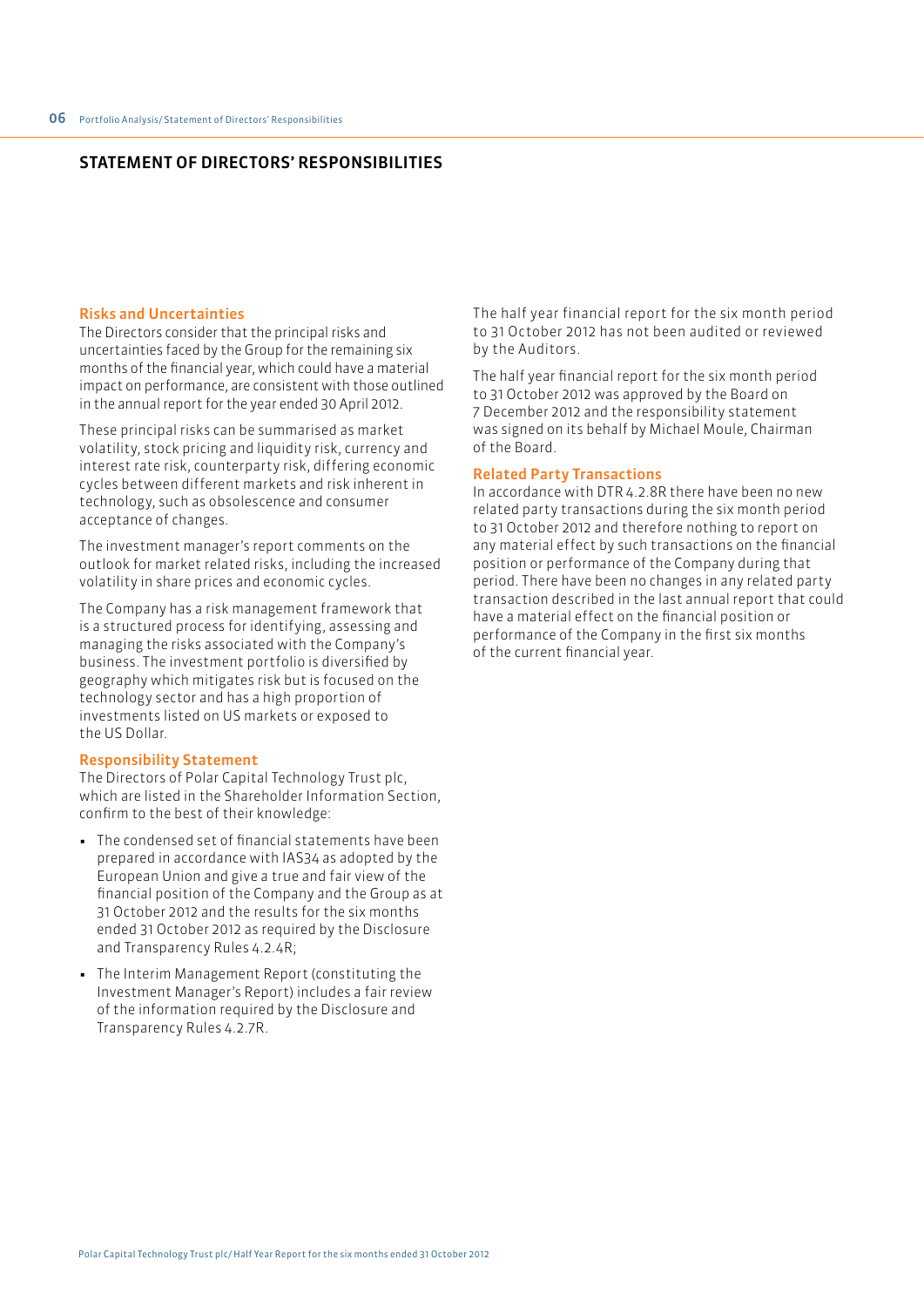# Portfolio Review

# Fund Distribution by Market Capitalisation at 31 October 2012



# Classification of group investments at 31 October 2012

|                                              |                                 |                          |              | Total                      |                          |
|----------------------------------------------|---------------------------------|--------------------------|--------------|----------------------------|--------------------------|
|                                              | <b>North</b><br>America<br>$\%$ | <b>Europe</b><br>$\%$    | Asia<br>$\%$ | 31 October<br>2012<br>$\%$ | 30 April<br>2012<br>$\%$ |
| Computing                                    | 17.7                            | 0.7                      | 0.6          | 19.0                       | 22.8                     |
| Components                                   | 0.4                             |                          | 0.5          | 0.9                        | 1.0                      |
| Software                                     | 20.3                            | 2.1                      |              | 22.4                       | 21.0                     |
| Semiconductors                               | 12.0                            | 2.3                      | 9.0          | 23.3                       | 21.8                     |
| Healthcare                                   | 0.3                             | $\overline{\phantom{m}}$ |              | 0.3                        |                          |
| Telecoms / media                             | 0.5                             | 0.3                      |              | 0.8                        | 0.4                      |
| Services                                     | 1.0                             |                          | 0.3          | 1.3                        | 1.8                      |
| Communications equipment                     | 10.1                            | 1.2                      | 1.2          | 12.5                       | 14.9                     |
| Internet/consumer                            | 10.6                            |                          | 3.4          | 14.0                       | 11.9                     |
| Clean energy                                 | 0.9                             | 0.7                      |              | 1.6                        | 0.6                      |
| Defence/Security                             |                                 |                          |              |                            | 0.2                      |
| Other sectors                                | 0.3                             |                          | 0.5          | 0.8                        | 0.5                      |
| Unquoted Investments                         |                                 | 0.2                      |              | 0.2                        | 0.2                      |
| <b>Total Investments</b>                     | 74.1                            | 7.5                      | 15.5         | 97.1                       | 97.1                     |
| Other net assets (excluding loans)           | 4.9                             | 1.0                      | 3.3          | 9.2                        | 8.8                      |
| Loans                                        | (4.5)                           | $\overline{\phantom{0}}$ | (1.8)        | (6.3)                      | (5.9)                    |
| TOTAL (net assets of £475,185,000)           | 74.5                            | 8.5                      | 17.0         | 100.0                      |                          |
| At 30 April 2012 (net assets of £503,292000) | 74.1                            | 8.6                      | 17.3         |                            | 100.0                    |

Source: Polar Capital

|                       | As at           | As at         |
|-----------------------|-----------------|---------------|
| <b>Exchange Rates</b> | 31 October 2012 | 30 April 2012 |
| USS to £              | 1.61            | 1.62          |
| Japanese Yen to £     | 128.77          | 129.66        |
| Euro to £             | 1.24            |               |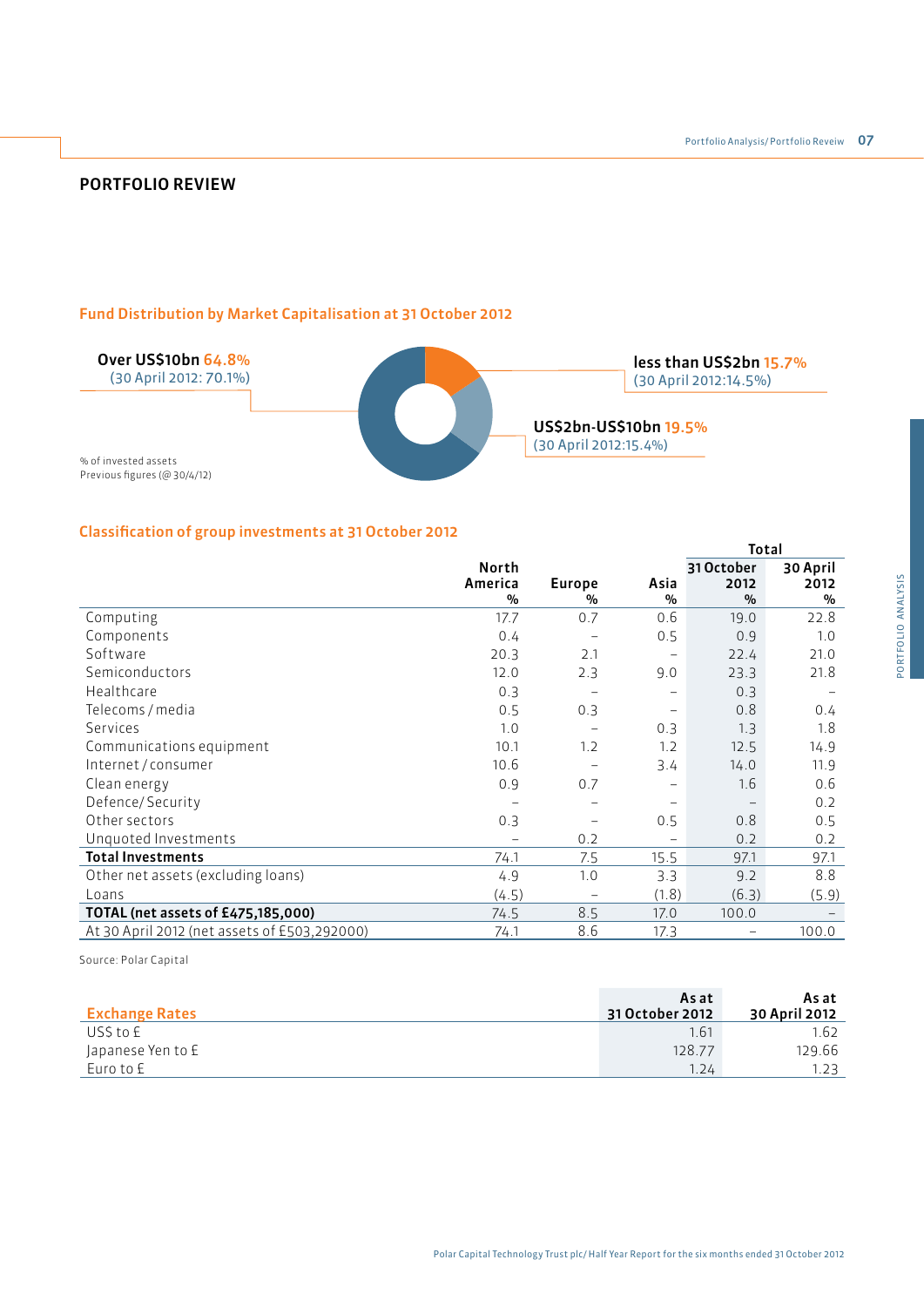PORTFOLIO REVIEW continued

Equity Investments at 31 October 2012

/ North America



| <b><i>Company of the Company</i></b> | Value of holding | % of net assets |            |          |
|--------------------------------------|------------------|-----------------|------------|----------|
|                                      | 31 October       | 30 April        |            |          |
|                                      | 2012             | 2012            | 31 October | 30 April |
|                                      | £'000            | E'000           | 2012       | 2012     |
| Apple                                | 53,561           | 61,142          | 11.3       | 12.1     |

Apple is a leading supplier of personal computers and digital media products that feature the company's proprietary operating system. The company has become somewhat synonymous with the explosion in digital media as evidenced by market share gains in its core business and the spectacular success of its iPod, iTunes and iPhone offerings. Having previously redefined the smartphone category with the iPhone, Apple's iPad has essentially created the tablet market.

| Google                                                                                                             | 26.591 | 22.921 | 5.6 | 4.6 |
|--------------------------------------------------------------------------------------------------------------------|--------|--------|-----|-----|
| Google is the dominant provider of Internet search and online advertising, provider of web applications and tools, |        |        |     |     |
| as well as a developer of software and mobile applications. The company operates a leading index of web sites      |        |        |     |     |
| and media content and offers an auction based advertising platform. By helping content owners to efficiently       |        |        |     |     |

| find customers online, Google remains a critical element in the growth of Internet advertising and e-commerce. |  |
|----------------------------------------------------------------------------------------------------------------|--|
|                                                                                                                |  |
|                                                                                                                |  |

| Microsoft | $\mathbf{a}$<br>.304 | $\sim$<br>264 | ,,<br>т.<br>. . |  |
|-----------|----------------------|---------------|-----------------|--|
|           |                      |               |                 |  |

Microsoft is the largest software company in the world. Founded in 1975, the company has built a dominant franchise in desktop software through its ubiquitous Windows operating system and Office productivity software. Whilst the company is unlikely to be a net beneficiary from the transition towards cloud computing, an ageing PC installed base and a new operating system should create favourable near term tailwinds.

| <b>IBM</b>                                                                                                                                                                                                                                                                                                                                                                                                                | 17.506 | 15.293 | 3.7 | 3.0 |
|---------------------------------------------------------------------------------------------------------------------------------------------------------------------------------------------------------------------------------------------------------------------------------------------------------------------------------------------------------------------------------------------------------------------------|--------|--------|-----|-----|
| International Business Machines (IBM) is one of the world's leading providers of enterprise solutions, offering a broad<br>portfolio of hardware, IT services and software solutions. Whilst the company's revenue growth rate has moderated<br>over recent years, it has been able to deliver fairly consistent earnings per share growth as a result of acquisitions,<br>cost-saving initiatives and share repurchases. |        |        |     |     |
| Qualcomm                                                                                                                                                                                                                                                                                                                                                                                                                  | 12,494 | 13.365 | 2.6 |     |
|                                                                                                                                                                                                                                                                                                                                                                                                                           |        |        |     |     |

Qualcomm is the world leader in wireless code division multiple access (CDMA) technologies for mobile communications. The company has more than 3,000 patents for CDMA and licenses its IP to the world's leading handset and infrastructure providers. The company also sells chipsets via its QCT division. Recent settlements with Broadcom (2009) and Nokia (2008) resulted in the removal of Qualcomm's legal overhang.

| Oracle                                                                                                                                                                                                                                                                                                                                                                                                                      | 10,999 | 11.415 | 2.3 | 2.3 |  |  |  |
|-----------------------------------------------------------------------------------------------------------------------------------------------------------------------------------------------------------------------------------------------------------------------------------------------------------------------------------------------------------------------------------------------------------------------------|--------|--------|-----|-----|--|--|--|
| Oracle is the leading vendor of relational database management systems (RDBMS) and is the world's second largest<br>software company, with offerings that span database systems, middleware and broad range of applications. Post its<br>acquisition of Sun Microsystems, the company has begun to introduce vertically integrated systems such as its<br>Exaseries products that combine Oracle software and Sun hardware. |        |        |     |     |  |  |  |
| Intel                                                                                                                                                                                                                                                                                                                                                                                                                       | 10,871 | 13.841 | 2.3 | 2.7 |  |  |  |
| Intel is the world's largest supplier of semiconductor chips. The company designs and manufactures microprocessors,<br>boards and semiconductor components that are used in computers, servers, and networking and communication<br>products. As the world's largest supplier of microprocessors, Intel enjoys a worldwide market share of more than 75%.                                                                   |        |        |     |     |  |  |  |

|       | ____ |  |             |               |    |                    |
|-------|------|--|-------------|---------------|----|--------------------|
| Cisco |      |  | $-1$<br>-14 | $\rightarrow$ | ٠. | $\sim$<br><u>.</u> |

Cisco Systems is a pre eminent provider of Internet protocol (IP)-based equipment that is used to carry data, voice and video traffic. In addition to its core router and switch offerings, the company also produces IP telephony products, set-top boxes and videoconferencing systems. Although the company should benefit from data traffic growth, this dynamic is being offset by intensifying competition in its core (switching) market.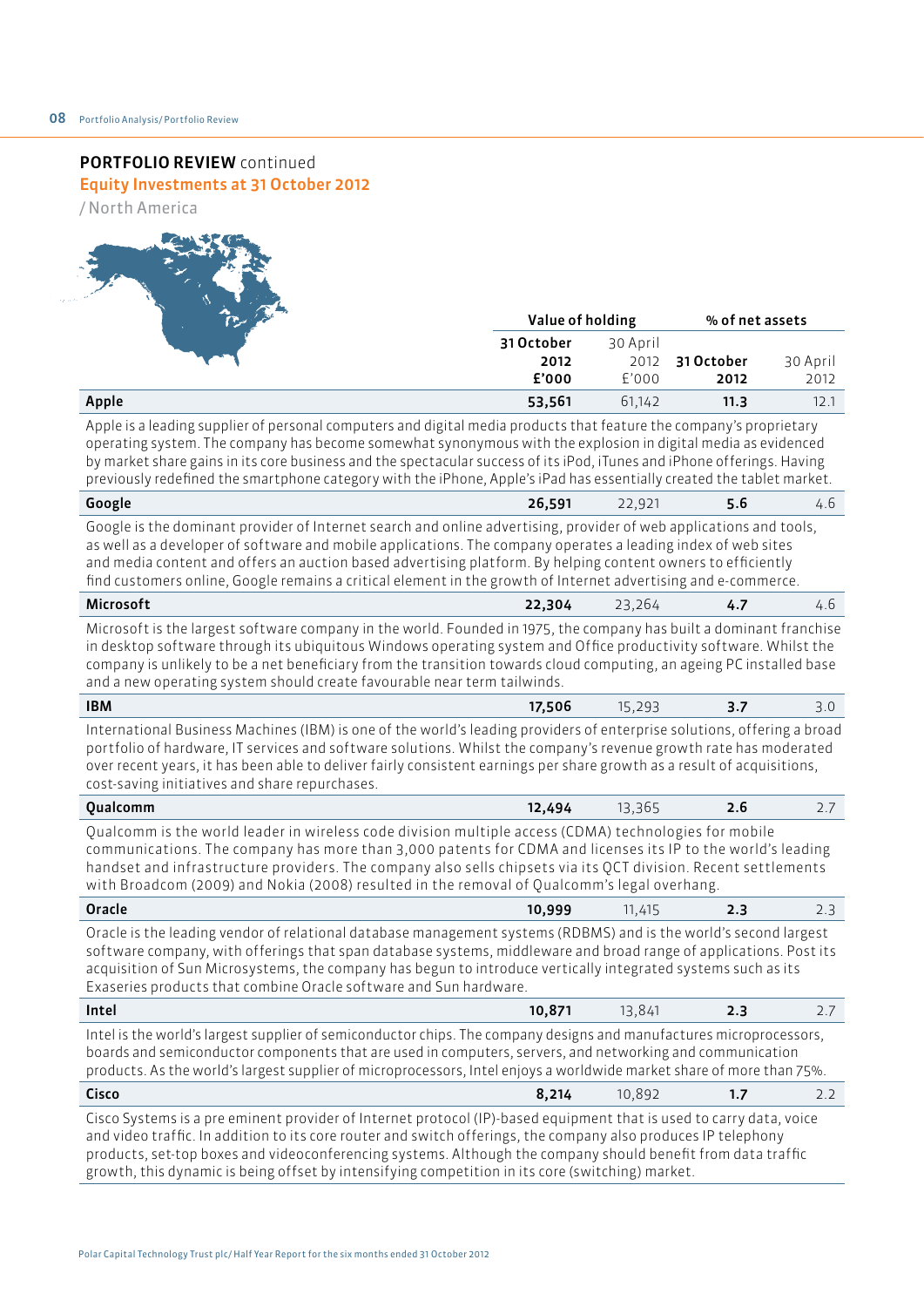

|          | Value of holding | % of net assets |                 |          |
|----------|------------------|-----------------|-----------------|----------|
|          | 31 October       | 30 April        |                 |          |
|          | 2012             |                 | 2012 31 October | 30 April |
|          | £'000            | E'000           | 2012            | 2012     |
| Facebook | 6,302            |                 | 1.3             |          |

With over 1bn active monthly users, Facebook is the world's dominant social networking company. A poorly handled IPO and a lacklustre initial quarter as a public company saw Facebook stock halve from its debut price. However, actual results have been respectable given issues at (once important) customer Zynga and the difficulty associated with traffic shifting from desktop to mobile devices.

| <b>VMware</b>                                                                                                | 6.179 |  |  | $0.5^{\circ}$ |  |
|--------------------------------------------------------------------------------------------------------------|-------|--|--|---------------|--|
| VM ware is today synonymous with cloud computing as the dominant provider of software used by enterprises to |       |  |  |               |  |

virtualise computing and/or create private clouds. Having largely penetrated its core market, VMware has continued to broaden its product portfolio via internal R&D and a number of high profile acquisitions including the recent \$1bn acquisition of next-generation networking vendor Nicira.

| Texas Instruments                                                                                                     | $-5.534$ | 5.898 | $\sim$ 1.2 $\sim$ | 1.2 |
|-----------------------------------------------------------------------------------------------------------------------|----------|-------|-------------------|-----|
| An early pioneer in the field of semiconductors, TI is today a leading provider of both digital signal processors and |          |       |                   |     |

analogue / mixed signal chips. The company has adopted a 'fab-light' manufacturing model which allows it to better manage utilisation rates during downturns allowing it to continue to generate strong free cash flows. Last year's acquisition of long-term rival National Semi should allow TI to extend its analog market share while better utilising its industry leading 300m fabs.

| Salesforce.com                                                                                                           | 5,319 | 6.521 | 1.1 | -1.3 |
|--------------------------------------------------------------------------------------------------------------------------|-------|-------|-----|------|
| A leading provider of customer relationship management (CRM) software, Salesforce.com is a standard bearer for a         |       |       |     |      |
| new software delivery model commonly known as 'software as a service' (SAAS). By eliminating many of the upfront         |       |       |     |      |
| and ancillary costs associated with the prevailing licence model, the ability to deliver software 'on demand' is helping |       |       |     |      |
| Salesforce.com not only expand the applicability of its core product but is also helping the company become a much       |       |       |     |      |
| hroader annlication infrastructure provider                                                                              |       |       |     |      |

| Citrix                                                                                                                                                                                                                                                                                                                                                                                                                                               | 5,014 | 5,148 | 1.1 | 1.0 |  |  |
|------------------------------------------------------------------------------------------------------------------------------------------------------------------------------------------------------------------------------------------------------------------------------------------------------------------------------------------------------------------------------------------------------------------------------------------------------|-------|-------|-----|-----|--|--|
| Citrix Systems offer a suite of products that help its customers compute over the wide area network (WAN). Its core<br>product is well established, having been used to deliver Windows desktops and applications from remote servers.<br>Newer offerings allow full desktop images (VDI) to be delivered over the Internet, SaaS collaboration via its GoTo<br>product range, and a delivery controller that helps improve application performance. |       |       |     |     |  |  |
| Amazon.com                                                                                                                                                                                                                                                                                                                                                                                                                                           | 4,852 | 4,120 | 1.0 | 0.8 |  |  |
| Amazon.com is a dominant eCommerce provider having expanded significantly since its early days as an online book,<br>music and video vendor. Today the company has added a significant number of product categories and sells its own<br>hardware (Kindle-branded e-readers and tablets). In addition, Amazon owns the world's pre-eminent public cloud<br>(Amazon Web Services) and Lovefilm, an online video service.                              |       |       |     |     |  |  |
| eBay                                                                                                                                                                                                                                                                                                                                                                                                                                                 | 4,644 | 4.549 | 1.0 | 0.9 |  |  |
| While eBay continues to dominate online auctions, it has also expanded significantly into the broader eCommerce<br>market such that fixed-price sales comprise the majority of its transactions. In addition to its eCommerce offering<br>('marketplace'), eBay also owns PayPal, one of the leading online payment platforms. Both the core and payment<br>business should continue to benefit from growth in eCommerce and mobile payments.        |       |       |     |     |  |  |
| <b>Red Hat</b>                                                                                                                                                                                                                                                                                                                                                                                                                                       | 4,563 | 5,027 | 1.0 | 1.0 |  |  |
| Red Hat dominates the market for Linux, an open-source operating system (OS), that competes against Microsoft                                                                                                                                                                                                                                                                                                                                        |       |       |     |     |  |  |

Windows and a number of Unix variants. With eight of the top ten public Cloud vendors already running Red Hat Enterprise Licence, Linux appears to be the operating system of choice for large scale Cloud deployments. Recent efforts to integrate virtualisation and middleware should provide the company with additional sources of growth.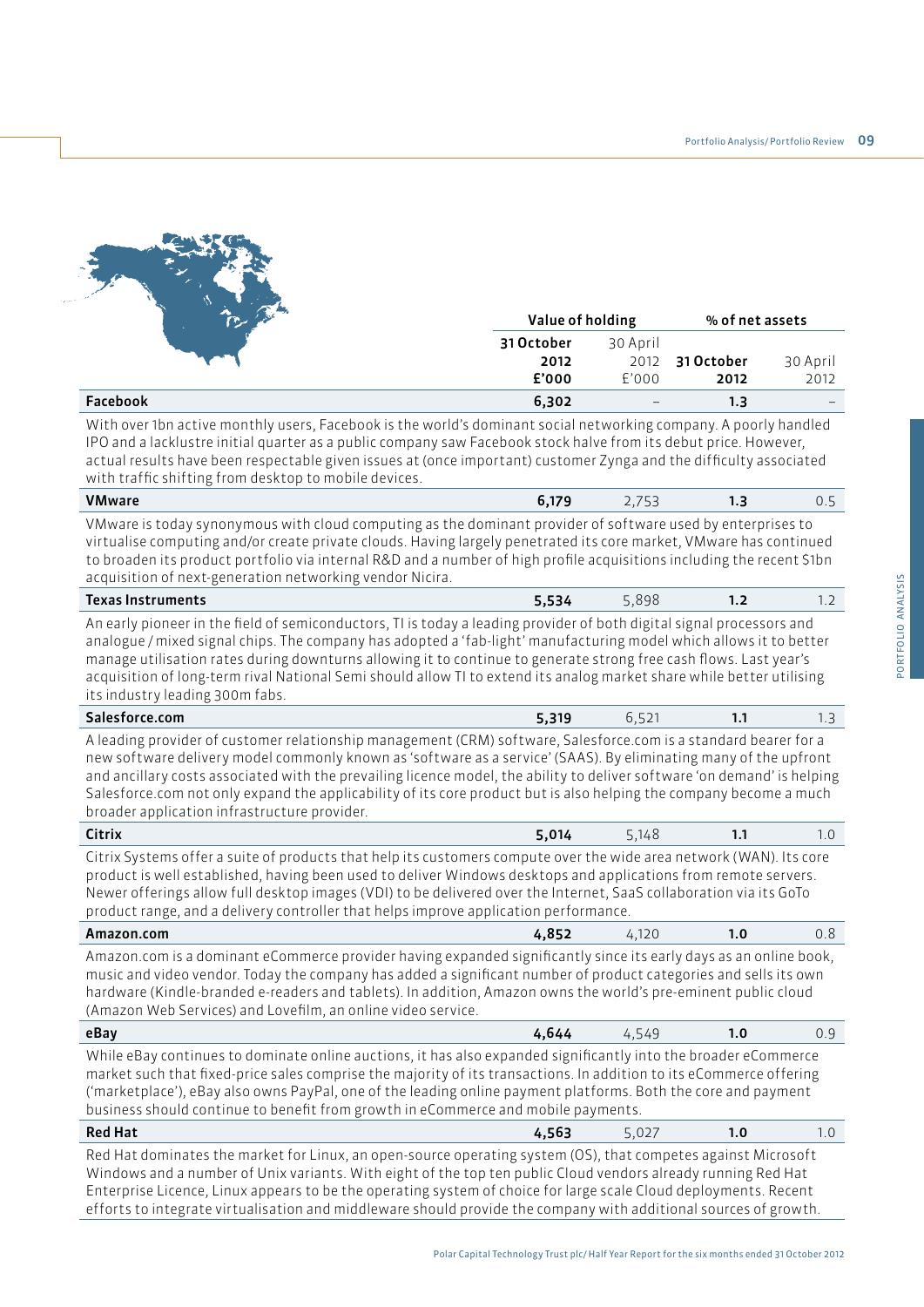PORTFOLIO REVIEW continued

Equity Investments at 31 October 2012

/ North America



|                                     |                         | Value of holding            |                           | % of net assets    |                          |  |
|-------------------------------------|-------------------------|-----------------------------|---------------------------|--------------------|--------------------------|--|
|                                     |                         | 31 October<br>2012<br>£'000 | 30 April<br>2012<br>£'000 | 31 October<br>2012 | 30 April<br>2012         |  |
| <b>EMC</b>                          | Storage                 | 4,344                       | 7,512                     | 0.9                | 1.5                      |  |
| <b>OPNET</b>                        | Networking              | 4,058                       | 2,651                     | 0.9                | 0.5                      |  |
| <b>F5 Networks</b>                  | Networking              | 3,846                       | 4,560                     | 0.8                | 0.9                      |  |
| Juniper Networks                    | Networking              | 3,666                       | 4,850                     | 0.8                | 1.0                      |  |
| Akamai                              | Internet                | 3,636                       |                           | 0.8                |                          |  |
| <b>SanDisk</b>                      | Semiconductors          | 3,423                       | 3,214                     | 0.7                | 0.6                      |  |
| LSI                                 | Semiconductors          | 3,368                       | 3,136                     | 0.7                | 0.6                      |  |
| <b>KLA-Tencor</b>                   | Semiconductor equipment | 3,291                       |                           | 0.7                |                          |  |
| <b>Integrated Device Technology</b> | Semiconductors          | 3,224                       | 3,913                     | 0.7                | 0.8                      |  |
| <b>TIBCO Software</b>               | Enterprise software     | 3,111                       | 3,038                     | 0.7                | 0.6                      |  |
| Concur                              | Software-as-a-Service   | 3,047                       | 3,014                     | 0.7                | 0.6                      |  |
| Seagate                             | Components              | 3,015                       |                           | 0.6                | $\overline{\phantom{m}}$ |  |
| Linkedin                            | Internet                | 2,930                       | 1,834                     | 0.6                | 0.4                      |  |
| Teradata                            | Data warehousing        | 2,900                       | 2,235                     | 0.6                | 0.4                      |  |
| <b>Mellanox</b>                     | Components              | 2,752                       |                           | 0.6                | $\overline{\phantom{a}}$ |  |
| Aruba Networks                      | Networking              | 2,669                       | 3,324                     | 0.6                | 0.7                      |  |
| Lam Research                        | Semiconductors          | 2,637                       | 3,940                     | 0.6                | 0.8                      |  |
| <b>JDS Uniphase</b>                 | Telecom equipment       | 2,631                       |                           | 0.6                |                          |  |
| Ixia                                | Telecom equipment       | 2,598                       | 2,037                     | 0.5                | 0.4                      |  |
| Altera                              | Semiconductors          | 2,592                       | 1,971                     | 0.5                | 0.4                      |  |
| Intuit                              | Enterprise software     | 2,581                       | 2,427                     | 0.5                | 0.5                      |  |
| <b>QLIK Technologies</b>            | Enterprise software     | 2,543                       | 2,617                     | 0.5                | 0.5                      |  |
| Cavium                              | Semiconductors          | 2,530                       | 1,986                     | 0.5                | 0.4                      |  |
| Synopsys                            | Design software         | 2,530                       |                           | 0.5                |                          |  |
| <b>Check Point Software</b>         | Security software       | 2,514                       | 4,242                     | 0.5                | 0.8                      |  |
| <b>Cirrus Logic</b>                 | Semiconductors          | 2,509                       |                           | 0.5                |                          |  |
| <b>Teradyne</b>                     | Semiconductor equipment | 2,459                       | 3,284                     | 0.5                | 0.7                      |  |
| Mastercard                          | Payment services        | 2,454                       | 1,115                     | 0.5                | 0.2                      |  |
| Fortinet                            | Security software       | 2,415                       | 1,447                     | 0.5                | 0.3                      |  |
| <b>Broadcom</b>                     | Semiconductors          | 2,339                       | 3,155                     | 0.5                | 0.6                      |  |
| Neustar 'A'                         | Telecom services        | 2,270                       |                           | 0.5                |                          |  |
| MicroStrategy                       | Enterprise software     | 2,198                       | 2,448                     | 0.5                | 0.5                      |  |
| Polycom                             | Videoconferencing       | 2,156                       | 2,676                     | 0.5                | 0.5                      |  |
| <b>Adobe Systems</b>                | Enterprise software     | 2,110                       | 3,279                     | 0.4                | 0.6                      |  |
| Silicom                             | Components              | 2,095                       | 1,659                     | 0.4                | 0.3                      |  |

Polar Capital Technology Trust plc/ Half Year Report for the six months ended 31 October 2012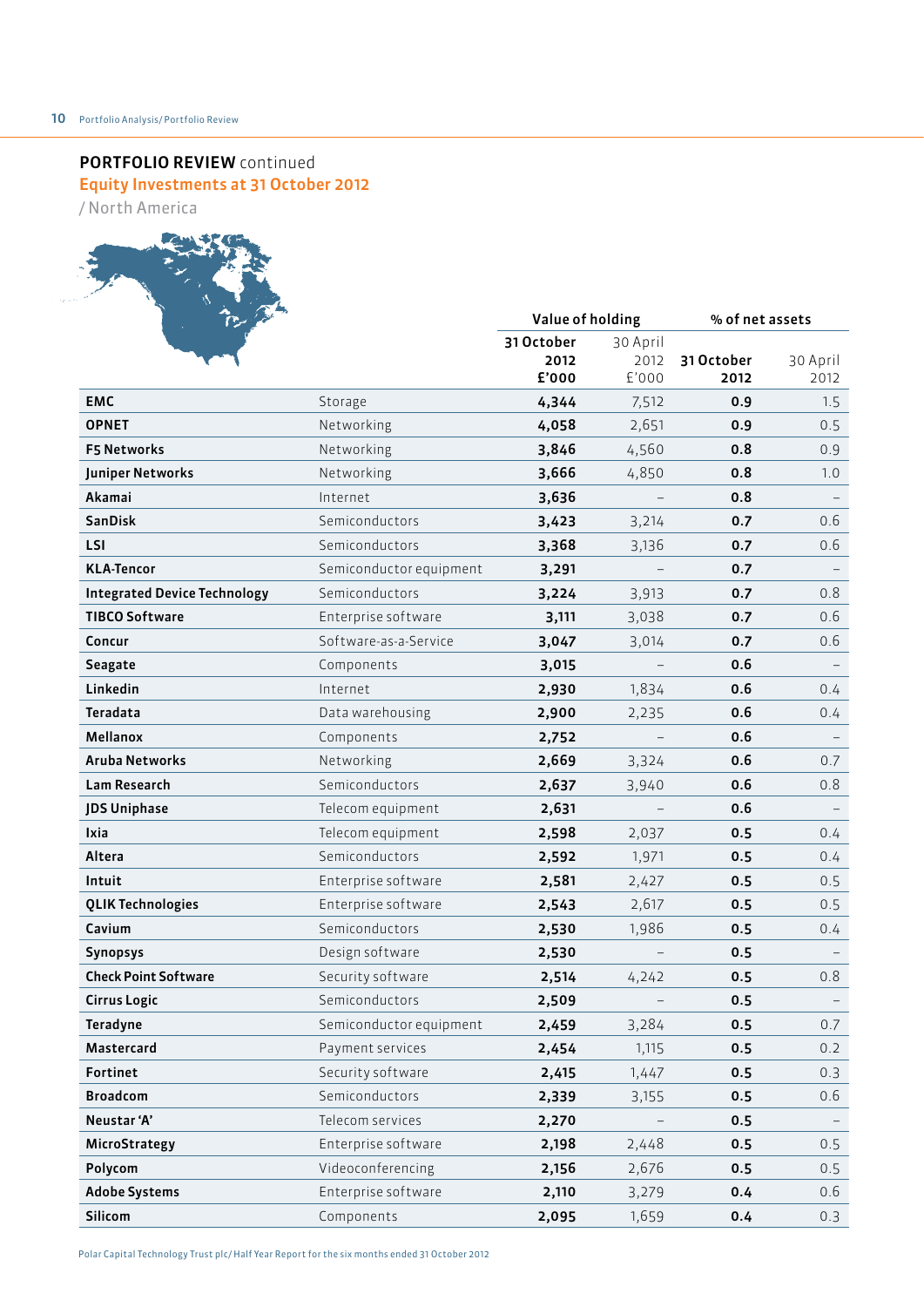

|                                         |                              | Value of holding |          | % of net assets |          |
|-----------------------------------------|------------------------------|------------------|----------|-----------------|----------|
|                                         |                              | 31 October       | 30 April |                 |          |
|                                         |                              | 2012             | 2012     | 31 October      | 30 April |
|                                         |                              | £'000            | £'000    | 2012            | 2012     |
| <b>Xilinx</b>                           | Semiconductors               | 2,032            | 1,769    | 0.4             | 0.4      |
| <b>BroadSoft</b>                        | Telecom equipment            | 2,017            |          | 0.4             |          |
| <b>NetScout Systems</b>                 | Networking                   | 1,964            | 2,688    | 0.4             | 0.5      |
| <b>Network Appliance</b>                | Storage                      | 1,923            | 5,124    | 0.4             | 1.0      |
| Fusion-io                               | Storage                      | 1,851            | 2,691    | 0.4             | 0.5      |
| Semtech                                 | Semiconductors               | 1,847            | 2,470    | 0.4             | 0.5      |
| <b>National Instruments</b>             | Instrumentation              | 1,828            | 2,345    | 0.4             | 0.5      |
| Sourcefire                              | Security software            | 1,706            | 1,887    | 0.4             | 0.4      |
| Nvida                                   | Semiconductors               | 1,680            |          | 0.4             |          |
| Micron                                  | Semiconductors               | 1,666            |          | 0.4             |          |
| <b>Nuance Communications</b>            | Enterprise software          | 1,658            | 2,841    | 0.3             | 0.6      |
| Infoblox                                | Application software         | 1,639            | 125      | 0.3             |          |
| <b>Keynote Systems</b>                  | Enterprise software          | 1,629            |          | 0.3             |          |
| Imperva                                 | Security software            | 1,627            |          | 0.3             |          |
| Itron                                   | Smart metering               | 1,589            | 1,658    | 0.3             | 0.3      |
| <b>WaterFurnace</b>                     | Environmental                | 1,581            | 1,282    | 0.3             | 0.3      |
| <b>EnerNOC</b>                          | Environmental / Clean energy | 1,529            |          | 0.3             |          |
| Riverbed                                | Networking                   | 1,483            | 2,570    | 0.3             | 0.5      |
| Exa                                     | Design software              | 1,439            |          | 0.3             |          |
| Splunk                                  | Enterprise software          | 1,261            |          | 0.3             |          |
| Cognizant                               | <b>IT Services</b>           | 1,241            | 2,844    | 0.3             | 0.6      |
| <b>Pronto Labs</b>                      | Other                        | 1,227            |          | 0.3             |          |
| Athenahealth                            | Software-as-a-Service        | 1,196            |          | 0.3             |          |
| <b>PROS</b>                             | Application software         | 1,168            | 708      | 0.2             | 0.1      |
| <b>Pervasive Software</b>               | Application software         | 1,037            | 571      | 0.2             | 0.1      |
| Symmetricom                             | Telecom equipment            | 1,033            |          | 0.2             |          |
| <b>ServiceNow</b>                       | Software-as-a-Service        | 971              |          | 0.2             |          |
| Gartner 'A'                             | Services                     | 864              |          | 0.2             |          |
| Kulicke & Soffe Industries              | Semiconductor equipment      | 856              |          | 0.2             |          |
| Cerner                                  | Healthcare software          | 851              |          | 0.2             |          |
| E2open                                  | Software-as-a-Service        | 843              |          | 0.2             |          |
| Proofpoint                              | Security software            | 820              |          | 0.2             |          |
| <b>CommVault Services</b>               | Storage software             | 775              | 769      | 0.2             | 0.2      |
| <b>Lattice Semiconductor</b>            | Semiconductors               | 711              | 2,316    | 0.1             | 0.5      |
| <b>Total North American investments</b> |                              | 351,930          |          | 74.1            |          |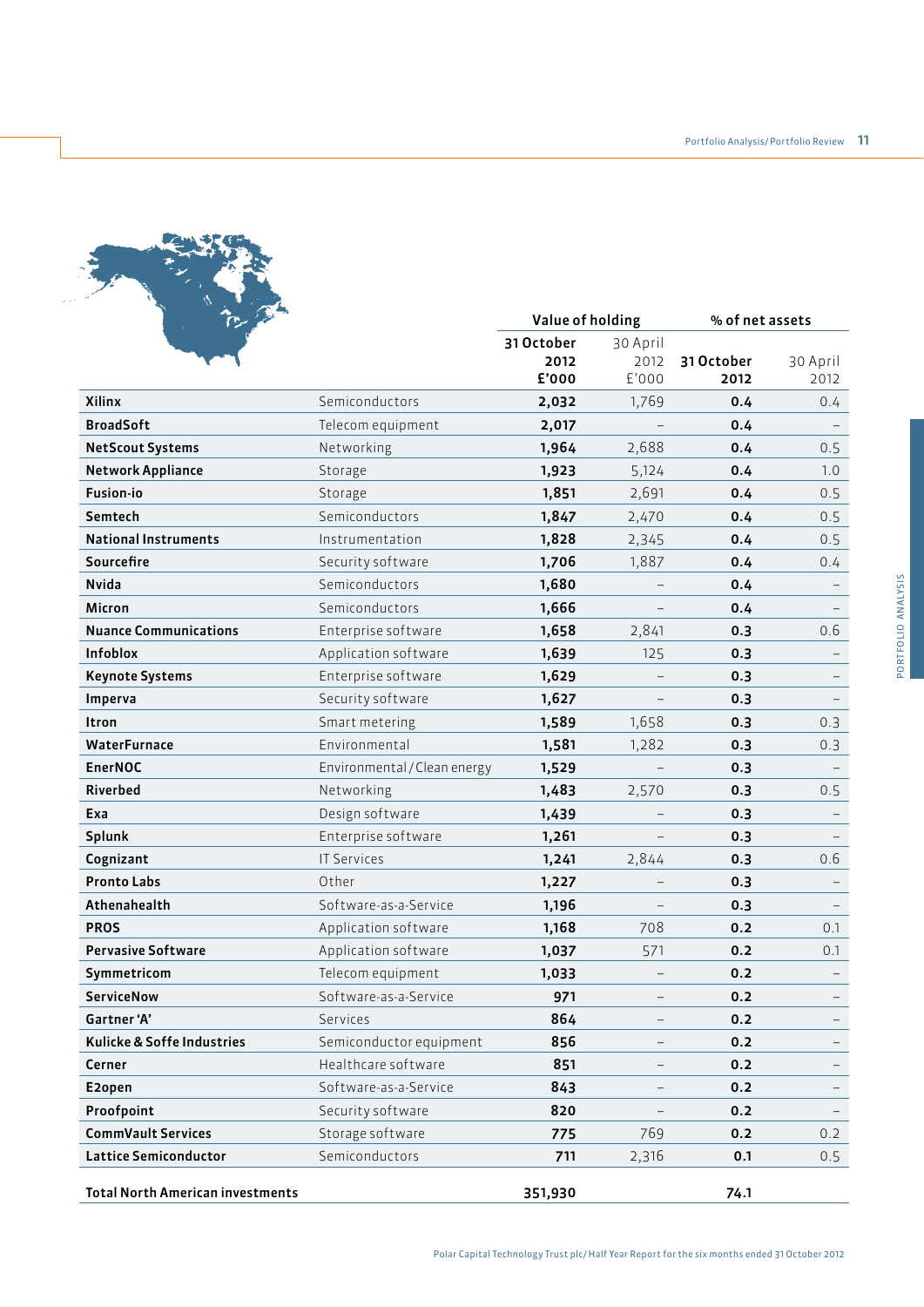# PORTFOLIO REVIEW continued

Equity Investments at 31 October 2012

/ Europe



|            |            | Value of holding |            |          |
|------------|------------|------------------|------------|----------|
|            | 31 October | 30 April         |            |          |
| ш.         | 2012       | 2012             | 31 October | 30 April |
|            | £'000s     | E'000s           | 2012       | 2012     |
| <b>SAP</b> | 9,224      | 6,558            | 1.9        | 1.3      |
|            |            |                  |            |          |

SAP is a leading provider of Enterprise Resource Planning (ERP) software that is entrenched in most large companies today, from manufacturing to financial services. The company has been leveraging its strengths in its core business and investing in emerging technologies both via acquisitions and internal R&D efforts. New products that target mobile, Software-as-a-Service (SaaS) and large datasets (known as 'Big Data') are expected to become more important drivers of growth going forward.

| <b>ARM</b> | $0 -$<br>-- | $\sim$ $ -$<br>ر ر ر | $1.0^\circ$ |  |
|------------|-------------|----------------------|-------------|--|
|            |             |                      |             |  |

ARM is the global leader in semiconductor IP focused on delivering performance with very low power consumption. The company's technology can be found in >90% of mobile phone application processors and basebands and as such has been a key beneficiary of the proliferation of mobile devices (including new form factors such as the tablet). In recent years, ARM has been driving growth outside of core markets from technology extension (entering the graphics space via Mali) and new verticals (microcontrollers in white goods and networking), and has the ambition to replicate its success in the high value server and PC markets.

| Ericsson                                  | Telecom equipment            | 4,021  | 4,502 | 0.9 | 0.9 |
|-------------------------------------------|------------------------------|--------|-------|-----|-----|
| Impax Environmental Markets               | Environmental / Clean Energy | 3,169  |       | 0.7 |     |
| <b>ASML</b>                               | Semiconductor equipment      | 2,983  | 2,738 | 0.6 | 0.5 |
| Gemalto                                   | Components                   | 2,009  | 639   | 0.4 | 0.1 |
| <b>Spirent Communications</b>             | Telecom equipment            | 1,556  | 1,966 | 0.3 | 0.4 |
| Adva Optical Networking                   | Optical equipment            | 1,494  | 1,914 | 0.3 | 0.4 |
| Ingenico                                  | Point of sales equipment     | 1,477  | 1,901 | 0.3 | 0.4 |
| ASM International                         | Semiconductor equipment      | 1,435  | 1,266 | 0.3 | 0.3 |
| AMS                                       | Semiconductors               | 1,072  |       | 0.2 |     |
| Dialog Semiconductor                      | Semiconductors               | 1,046  | 1,501 | 0.2 | 0.3 |
| Microgen                                  | Application software         | 887    | 874   | 0.2 | 0.2 |
| Herald Ventures Limited<br>Partnership    | Unquoted investment          | 378    | 317   | 0.1 | 0.1 |
| Herald Ventures Limited<br>Partnership II | Unquoted investment          | 270    | 261   | 0.1 | 0.1 |
| Low Carbon Accelerator                    | Environmental / Clean Energy | 64     | 109   |     |     |
| <b>Total European investments</b>         |                              | 35,922 |       | 7.5 |     |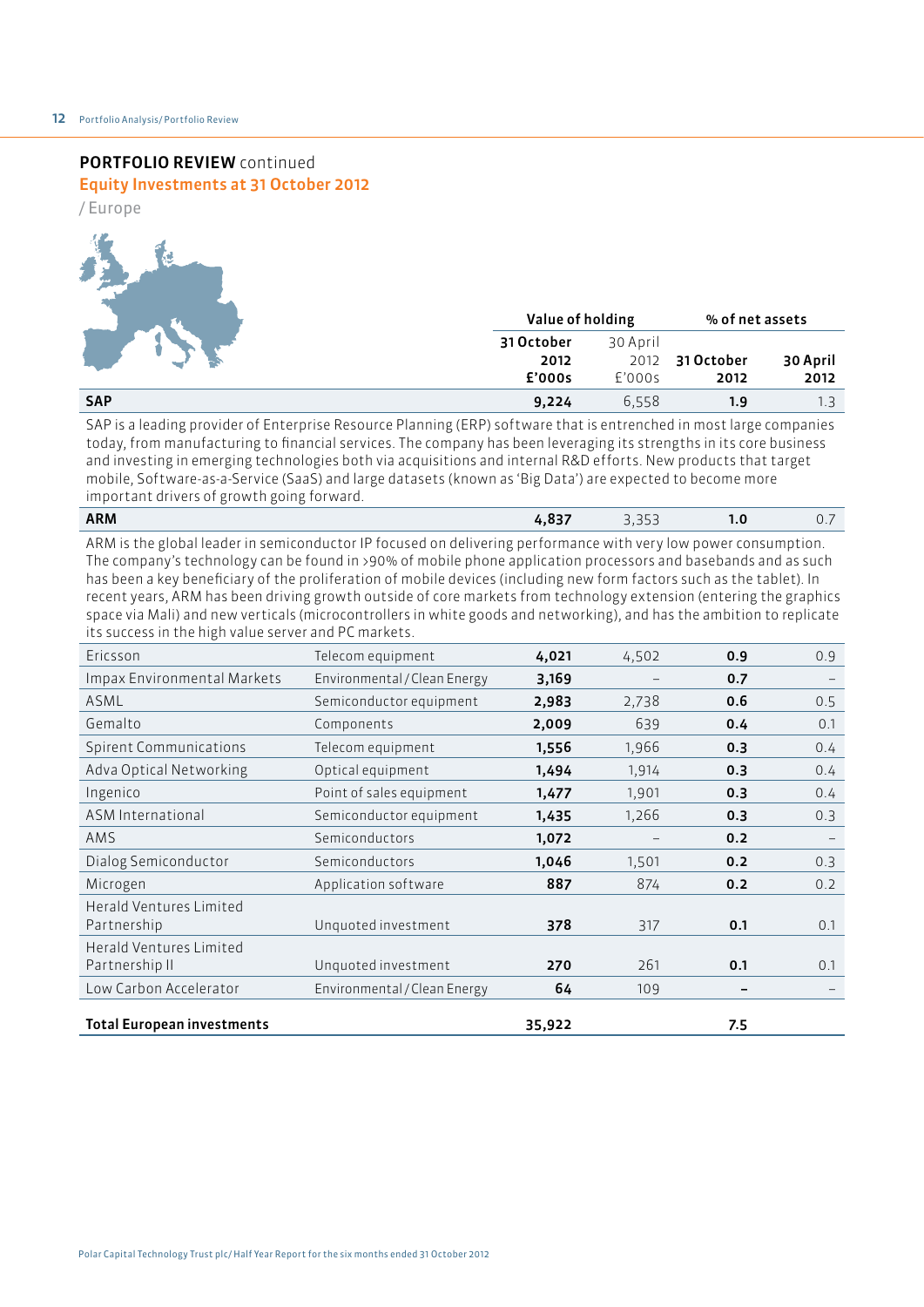# Equity Investments at 31 October 2012

/ Asia



|                            |            | Value of holding |            |          |
|----------------------------|------------|------------------|------------|----------|
|                            | 31 October | 30 April         |            |          |
|                            | 2012       | 2012             | 31 October | 30 April |
|                            | £'000s     | £'000s           | 2012       | 2012     |
| <b>Samsung Electronics</b> | 18,732     | 19,679           | 3.9        | 3.9      |

Samsung manufactures a very wide array of products ranging from components to finished products for both consumer electronics and industrial end markets. The company is particularly renowned for its high global market share in the fields of memory semiconductors, LCD displays, and mobile handsets.

| Taiwan Semiconductor | 10 | 11 10: |          |
|----------------------|----|--------|----------|
|                      |    | --     | <u>.</u> |

TSMC is the world's largest semiconductor foundry, providing a full range of services from design to product delivery. The company is becoming increasingly dominant at the leading-edge of the technology road-map, where smaller rivals are struggling to adequately resource their product offerings.

Tencent 6,960 6,764 1.5 1.3 Tencent Holdings is China's largest internet company by revenue, and offers a suite of online services – primarily entertainment and communication related – to users. The company originally started out as an 'instant messaging' service provider back in 1999, and has gone on to dominate this market in China with over 400 million active accounts. The company are now successfully monetising this enormous 'community' via add-on services such as online gaming.

|                                | rne company are now baccebbrany monetibing this chormous community wa add on bervices such as omme gammig. |        |                   |      |     |
|--------------------------------|------------------------------------------------------------------------------------------------------------|--------|-------------------|------|-----|
| Radware                        | Networking equipment                                                                                       | 4,417  | 3,920             | 0.9  | 0.8 |
| <b>Baidu</b>                   | Internet                                                                                                   | 3,726  | 4,601             | 0.8  | 0.9 |
| MediaTek                       | Semiconductors                                                                                             | 3,280  | 1,179             | 0.7  | 0.2 |
| <b>Digital Garage</b>          | Internet                                                                                                   | 2,994  | 1,334             | 0.6  | 0.3 |
| Chipbond                       | Semiconductors                                                                                             | 2,321  |                   | 0.5  |     |
| <b>Sina</b>                    | Internet                                                                                                   | 2,295  | 1,624             | 0.5  | 0.3 |
| Keyence                        | Factory automation                                                                                         | 2,237  | 2,427             | 0.5  | 0.5 |
| Fanuc                          | Factory automation                                                                                         | 2,171  | 2,096             | 0.5  | 0.4 |
| Hoya                           | Optical components                                                                                         | 2,083  | 2,356             | 0.4  | 0.5 |
| <b>TXC</b>                     | Components                                                                                                 | 1,600  |                   | 0.4  |     |
| Hon Hai Precision Industry     | Electronic manufacturing                                                                                   | 1,592  | 2,957             | 0.3  | 0.6 |
| <b>NHN</b>                     | Internet                                                                                                   | 1,480  |                   | 0.3  |     |
| Quanta Computer                | Computer hardware                                                                                          | 1,193  | 3,498             | 0.3  | 0.7 |
| <b>ASM Pacific</b>             | Semiconductor equipment                                                                                    | 1,146  | 1,832             | 0.2  | 0.4 |
| Canon                          | Office automation                                                                                          | 1,001  | 4,549             | 0.2  | 0.9 |
| <b>Shinko Electric</b>         | Components                                                                                                 | 999    | $\qquad \qquad -$ | 0.2  |     |
| Fujitsu                        | <b>IT Services</b>                                                                                         | 930    | 2,346             | 0.2  | 0.5 |
| Lenovo Group                   | Computer hardware                                                                                          | 650    | 2,778             | 0.1  | 0.6 |
| <b>O-Net Communications</b>    | Optical equipment                                                                                          | 575    | 782               | 0.1  | 0.2 |
| Array                          | Networking equipment                                                                                       | 415    | 719               | 0.1  | 0.1 |
| <b>Total Asian investments</b> |                                                                                                            | 73,533 |                   | 15.5 |     |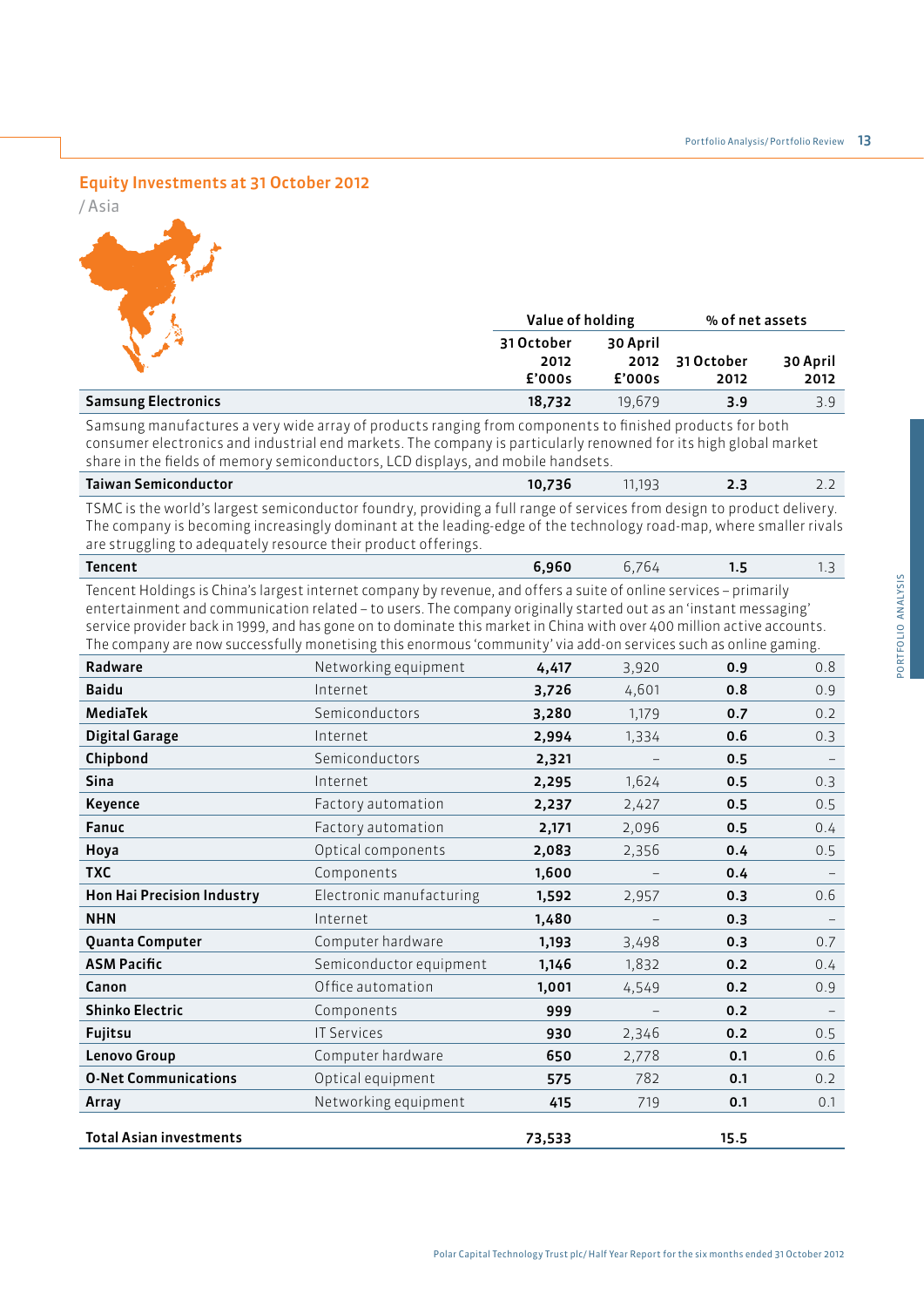# Consolidated statement of comprehensive income for the half year ended 31 October 2012

|                                                                      |                | (Unaudited)                |                                    |                 |                                         |                                    | (Audited)       |                                         |                            |                          |
|----------------------------------------------------------------------|----------------|----------------------------|------------------------------------|-----------------|-----------------------------------------|------------------------------------|-----------------|-----------------------------------------|----------------------------|--------------------------|
|                                                                      |                |                            | Half year ended<br>31 October 2012 |                 |                                         | Half year ended<br>31 October 2011 |                 | Year ended<br>30 April 2012             |                            |                          |
|                                                                      | <b>Notes</b>   | Revenue<br>return<br>£'000 | Capital<br>return<br>£'000         | return<br>£'000 | <b>Total Revenue</b><br>return<br>£'000 | Capital<br>return<br>£'000         | return<br>£'000 | <b>Total Revenue</b><br>return<br>£'000 | Capital<br>return<br>£'000 | Total<br>return<br>£'000 |
| Investment income                                                    | $\overline{2}$ | 3,001                      | $\qquad \qquad -$                  | 3,001           | 2,178                                   | $\qquad \qquad -$                  | 2,178           | 3,539                                   | $\overline{\phantom{0}}$   | 3,539                    |
| Other operating income                                               | $\overline{2}$ | 13                         |                                    | 13              | 14                                      |                                    | 14              | 29                                      |                            | 29                       |
| (Losses) / gains on investments<br>held at fair value                |                | $\qquad \qquad -$          | (27, 156)                          | (27, 156)       | $\qquad \qquad -$                       | (20, 689)                          | (20, 689)       | $\overline{\phantom{0}}$                | 34,317                     | 34,317                   |
| Loss on derivatives                                                  |                |                            |                                    |                 | $\qquad \qquad -$                       | (357)                              | (357)           | $\overline{\phantom{0}}$                | (307)                      | (307)                    |
| Other currency losses                                                |                | $\overline{\phantom{a}}$   | (240)                              | (240)           | $\overline{\phantom{a}}$                | (698)                              | (698)           | $\overline{\phantom{0}}$                | (108)                      | (108)                    |
| <b>Total income</b>                                                  |                | 3,014                      | (27, 396)                          | (24, 382)       | 2,192                                   | (21, 744)                          | (19, 552)       | 3,568                                   | 33,902                     | 37,470                   |
| <b>Expenses</b>                                                      |                |                            |                                    |                 |                                         |                                    |                 |                                         |                            |                          |
| Investment<br>management fee                                         |                | (2,616)                    |                                    | (2,616)         | (2,436)                                 |                                    | (2,436)         | (4,885)                                 |                            | (4,885)                  |
| Other administrative                                                 |                |                            |                                    |                 |                                         |                                    |                 |                                         |                            |                          |
| expenses                                                             |                | (370)                      | $\qquad \qquad -$                  | (370)           | (406)                                   | $\qquad \qquad -$                  | (406)           | (718)                                   | $\overline{\phantom{0}}$   | (718)                    |
| <b>Total expenses</b>                                                |                | (2,986)                    | $\qquad \qquad -$                  | (2,986)         | (2,842)                                 | $\qquad \qquad -$                  | (2,842)         | (5,603)                                 | $\overline{\phantom{m}}$   | (5,603)                  |
| (Loss) / profit before<br>finance costs and tax                      |                |                            |                                    |                 |                                         |                                    |                 |                                         |                            |                          |
|                                                                      |                | 28                         | (27, 396)                          | (27, 368)       | (650)                                   | (21,744)                           | (22, 394)       | (2,035)                                 | 33,902                     | 31,867                   |
| Finance costs                                                        |                | (374)                      |                                    | (374)           | (454)                                   | $\overline{\phantom{0}}$           | (454)           | (835)                                   | $\overline{\phantom{m}}$   | (835)                    |
| (Loss) / profit before tax                                           |                | (346)                      | (27, 396)                          | (27,742)        | (1, 104)                                | (21, 744)                          | (22, 848)       | (2,870)                                 | 33,902                     | 31,032                   |
| Tax                                                                  |                | (422)                      |                                    | (422)           | (324)                                   |                                    | (324)           | (497)                                   |                            | (497)                    |
| Net (Loss) / profit for the period<br>and total comprehensive income |                | (768)                      | (27, 396)                          | (28, 164)       | (1,428)                                 | (21, 744)                          | (23, 172)       | (3, 367)                                | 33,902                     | 30,535                   |
| Earnings per ordinary<br>share (pence)                               | 3              | (0.60)                     | (21.37)                            | (21.97)         | (1.12)                                  | (17.05)                            | (18.17)         | (2.64)                                  | 26.56                      | 23.92                    |

The total column of this statement represents the Group's Statement of Comprehensive Income, prepared in accordance with IFRS as adopted by the European Union.

The revenue return and capital return columns are supplementary to this and are prepared under guidance published by the Association of Investment Companies.

All items in the above statement derive from continuing operations.

All income is attributable to the equity holders of Polar Capital Technology Trust plc. There are no minority interests.

The net loss for the period of the Company was £28,164,000 (31 October 2011: loss of £23,172,000 and 30 April 2012: profit of £30,535,000).

The Group does not have any other comprehensive income and hence the net profit/(loss), as disclosed above is the same as the Group's total comprehensive income.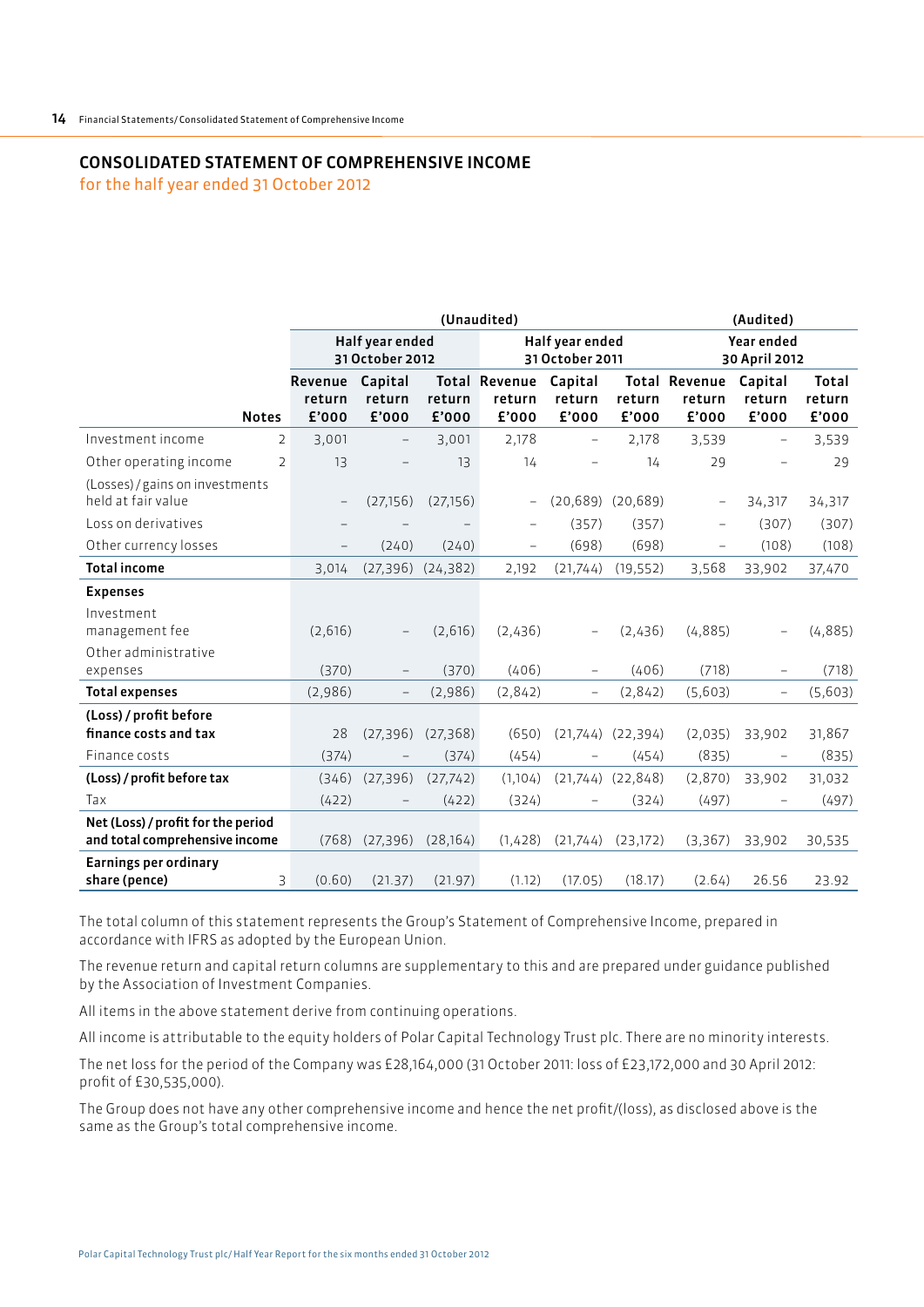# Consolidated Balance Sheet

at 31 October 2012

| <b>Notes</b>                                    | (Unaudited)<br>31 October 2012<br>Group<br>£'000 | (Unaudited)<br>31 October 2011<br>Group<br>£'000 | (Audited)<br>30 April 2012<br>Group<br>£'000 |
|-------------------------------------------------|--------------------------------------------------|--------------------------------------------------|----------------------------------------------|
| Non current assets                              |                                                  |                                                  |                                              |
| Investments held at fair value                  | 461,385                                          | 426,771                                          | 488,587                                      |
| <b>Current assets</b>                           |                                                  |                                                  |                                              |
| Derivative financial instruments                |                                                  | 116                                              |                                              |
| Overseas tax recoverable                        | 40                                               | 19                                               | 14                                           |
| Other receivables                               | 1,930                                            | 9,370                                            | 1,334                                        |
| Cash and cash equivalents                       | 44,649                                           | 46,106                                           | 49,211                                       |
|                                                 | 46,619                                           | 55,611                                           | 50,559                                       |
| <b>Total assets</b>                             | 508,004                                          | 482,382                                          | 539,146                                      |
| <b>Current liabilities</b>                      |                                                  |                                                  |                                              |
| Other payables                                  | (2,635)                                          | (4,400)                                          | (5,909)                                      |
| Bank loans                                      | (10, 050)                                        | (30, 313)                                        | (9, 974)                                     |
| Total assets less current liabilities           | 495,319                                          | 447,669                                          | 523,263                                      |
| Non current liabilities                         |                                                  |                                                  |                                              |
| Bank loans                                      | (20, 101)                                        |                                                  | (19, 949)                                    |
| Derivative financial instruments                | (33)                                             |                                                  | (22)                                         |
|                                                 | (20, 134)                                        |                                                  | (19, 971)                                    |
| Net assets                                      | 475,185                                          | 447,669                                          | 503,292                                      |
| Equity attributable to equity shareholders      |                                                  |                                                  |                                              |
| Called-up share capital<br>4                    | 32,303                                           | 32,185                                           | 32,300                                       |
| Capital redemption reserve                      | 12,588                                           | 12,588                                           | 12,588                                       |
| Share premium                                   | 123,325                                          | 121,470                                          | 123,271                                      |
| Special non-distributable reserve               | 7,536                                            | 7,536                                            | 7,536                                        |
| Capital reserves                                | 368,254                                          | 340,004                                          | 395,650                                      |
| Revenue reserve                                 | (68, 821)                                        | (66, 114)                                        | (68, 053)                                    |
| <b>Total equity</b>                             | 475,185                                          | 447,669                                          | 503,292                                      |
| Net asset value per ordinary share (pence)<br>5 | 370.60                                           | 350.48                                           | 392.56                                       |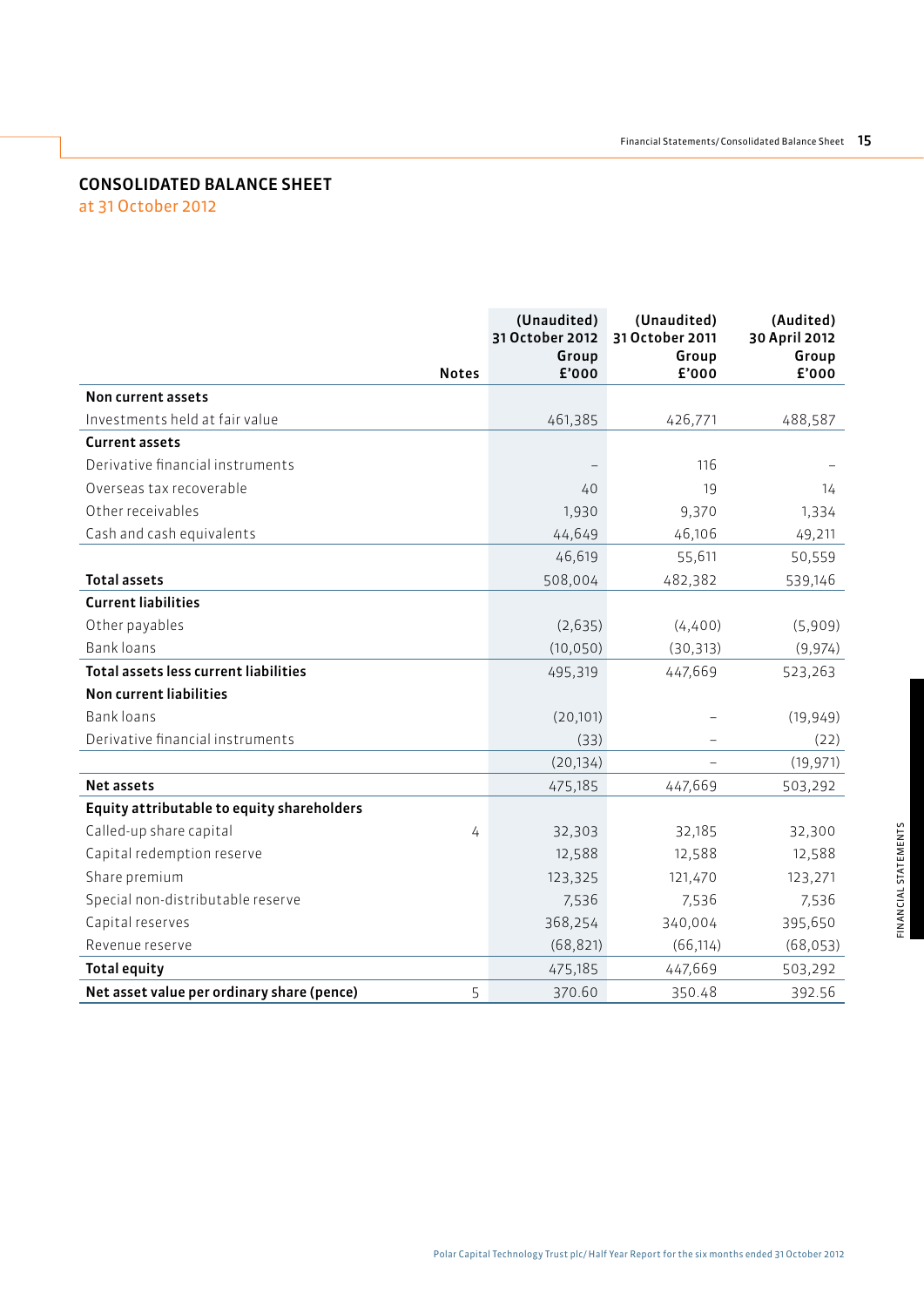# Consolidated Cash flow statement

for the half year ended 31 October 2012

|                                                                      | (Unaudited)<br>Half year ended<br>31 October 2012<br>Group<br>£'000 | (Unaudited)<br>Half year ended<br>31 October 2011<br>Group<br>£'000 | (Audited)<br>Year ended<br>30 April 2012<br>Group<br>£'000 |
|----------------------------------------------------------------------|---------------------------------------------------------------------|---------------------------------------------------------------------|------------------------------------------------------------|
| Cash flows from operating activities                                 |                                                                     |                                                                     |                                                            |
| (Loss)/profit before finance costs and tax                           | (27, 368)                                                           | (22, 394)                                                           | 31,867                                                     |
| Adjustment for non-cash items:                                       |                                                                     |                                                                     |                                                            |
| Foreign exchange losses                                              | 240                                                                 | 698                                                                 | 108                                                        |
| Adjusted (loss)/profit before finance costs and tax                  | (27, 128)                                                           | (21, 696)                                                           | 31,975                                                     |
| Adjustments for:                                                     |                                                                     |                                                                     |                                                            |
| Decrease/(increase) in investments                                   | 27,202                                                              | 31,514                                                              | (30, 186)                                                  |
| (Increase)/decrease in receivables                                   | (596)                                                               | 260                                                                 | 8,296                                                      |
| Decrease in payables                                                 | (3,278)                                                             | (11, 443)                                                           | (9,931)                                                    |
|                                                                      | 23,328                                                              | 20,331                                                              | (31, 821)                                                  |
| Net cash (used in)/generated from<br>operating activities before tax | (3,800)                                                             | (1, 365)                                                            | 154                                                        |
| Overseas tax deducted at source                                      | (448)                                                               | (325)                                                               | (493)                                                      |
| Net cash used in from operating activities                           | (4, 248)                                                            | (1,690)                                                             | (339)                                                      |
| Cash flows from financing activities                                 |                                                                     |                                                                     |                                                            |
| Proceeds from issues of share capital                                | 57                                                                  | 2,127                                                               | 4,043                                                      |
| Subscription share issue costs paid                                  |                                                                     | (2)                                                                 | (2)                                                        |
| Loans matured                                                        |                                                                     | (30, 461)                                                           | (30, 461)                                                  |
| Loans taken out                                                      |                                                                     | 30,250                                                              | 30,250                                                     |
| Finance costs                                                        | (359)                                                               | (468)                                                               | (830)                                                      |
| Net cash (used in)/generated from financing activities               | (302)                                                               | 1,446                                                               | 3,000                                                      |
| Net (decrease)/increase in cash and cash equivalents                 | (4,550)                                                             | (244)                                                               | 2,661                                                      |
| Cash and cash equivalents at the beginning of the period             | 49,211                                                              | 45,505                                                              | 45,505                                                     |
| Effect of foreign exchange rate changes                              | (12)                                                                | 845                                                                 | 1,045                                                      |
| Cash and cash equivalents at the end of the period                   | 44,649                                                              | 46,106                                                              | 49,211                                                     |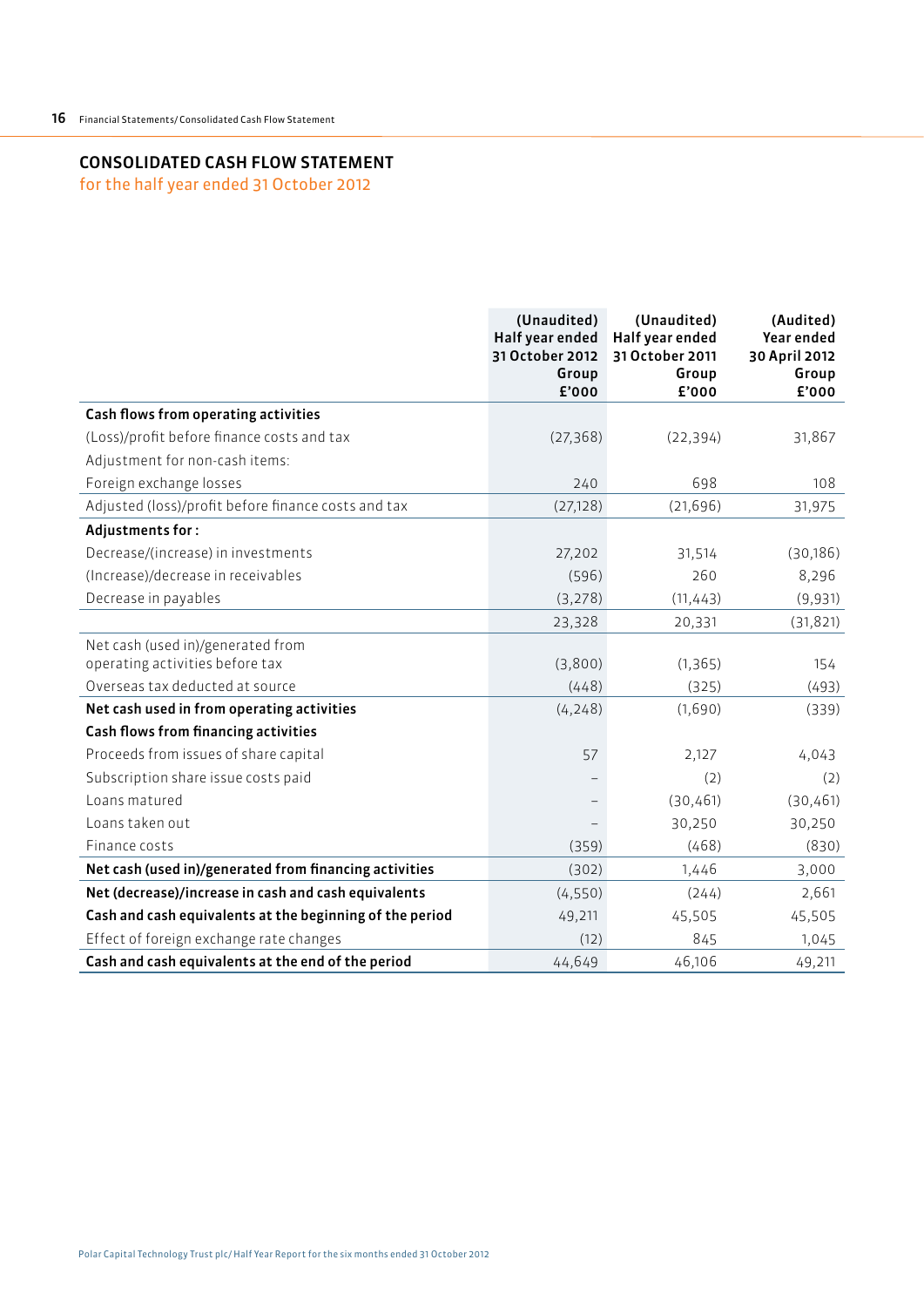# Consolidated Statement of Changes in Equity

for the half year ended 31 October 2012

|                                 | (Unaudited) Half year ended 31 October 2012 |            |         |               |           |           |           |  |
|---------------------------------|---------------------------------------------|------------|---------|---------------|-----------|-----------|-----------|--|
|                                 | Called-                                     | Capital    |         | Special non-  |           |           |           |  |
|                                 | up share                                    | redemption | Share   | distributable | Capital   | Revenue   |           |  |
|                                 | capital                                     | reserve    | premium | reserve       | reserves  | reserve   | Total     |  |
| Group                           | £'000                                       | £'000      | £'000   | £'000         | £'000     | £'000     | £'000     |  |
| Total equity at 30 April 2012   | 32,300                                      | 12,588     | 123,271 | 7.536         | 395,650   | (68,053)  | 503,292   |  |
| Total comprehensive income:     |                                             |            |         |               |           |           |           |  |
| Loss for the period to          |                                             |            |         |               |           |           |           |  |
| 31 October 2012                 |                                             |            |         |               | (27, 396) | (768)     | (28, 164) |  |
| Transactions with owners,       |                                             |            |         |               |           |           |           |  |
| recorded directly to equity:    |                                             |            |         |               |           |           |           |  |
| Issue of ordinary shares        |                                             |            |         |               |           |           |           |  |
| on conversion of                |                                             |            |         |               |           |           |           |  |
| subscription shares             | 3                                           |            | 54      |               |           |           | 57        |  |
| Total equity at 31 October 2012 | 32,303                                      | 12,588     | 123,325 | 7.536         | 368,254   | (68, 821) | 475,185   |  |

|                                 | (Unaudited) Half year ended 31 October 2011 |            |              |               |           |                 |           |  |  |
|---------------------------------|---------------------------------------------|------------|--------------|---------------|-----------|-----------------|-----------|--|--|
|                                 | Called-                                     | Capital    |              | Special non-  |           |                 |           |  |  |
|                                 | up share                                    | redemption | <b>Share</b> | distributable | Capital   | Revenue         |           |  |  |
|                                 | capital                                     | reserve    | premium      | reserve       | reserves  | reserve         | Total     |  |  |
| Group                           | £'000                                       | £'000      | £'000        | £'000         | £'000     | £'000           | £'000     |  |  |
| Total equity at 30 April 2011   | 32,031                                      | 12,588     | 119,499      | 7,536         | 361,748   | (64, 686)       | 468,716   |  |  |
| Total comprehensive income:     |                                             |            |              |               |           |                 |           |  |  |
| Loss for the period to          |                                             |            |              |               |           |                 |           |  |  |
| 31 October 2011                 |                                             |            |              |               | (21, 744) | (1,428)         | (23, 172) |  |  |
| Transactions with owners,       |                                             |            |              |               |           |                 |           |  |  |
| recorded directly to equity:    |                                             |            |              |               |           |                 |           |  |  |
| Subscription share issue costs  |                                             |            | (2)          |               |           |                 | (2)       |  |  |
| Issue of ordinary share capital | 150                                         |            | 1,901        |               |           | $\qquad \qquad$ | 2,051     |  |  |
| Issue of ordinary shares        |                                             |            |              |               |           |                 |           |  |  |
| on conversion of                |                                             |            |              |               |           |                 |           |  |  |
| subscription shares             | 4                                           |            | 72           |               |           |                 | 76        |  |  |
| Total equity at 31 October 2011 | 32,185                                      | 12,588     | 121,470      | 7,536         | 340,004   | (66, 114)       | 447,669   |  |  |

|                                 | (Audited) Year ended 30 April 2012 |            |              |               |          |           |         |  |  |
|---------------------------------|------------------------------------|------------|--------------|---------------|----------|-----------|---------|--|--|
|                                 | Called-                            | Capital    |              | Special non-  |          |           |         |  |  |
|                                 | up share                           | redemption | <b>Share</b> | distributable | Capital  | Revenue   |         |  |  |
|                                 | capital                            | reserve    | premium      | reserve       | reserves | reserve   | Total   |  |  |
| Group                           | £'000                              | £'000      | £'000        | £'000         | £'000    | £'000     | £'000   |  |  |
| Total equity at 30 April 2011   | 32,031                             | 12,588     | 119,499      | 7.536         | 361,748  | (64, 686) | 468,716 |  |  |
| Total comprehensive income:     |                                    |            |              |               |          |           |         |  |  |
| Profit/(loss) for the year to   |                                    |            |              |               |          |           |         |  |  |
| 30 April 2012                   |                                    |            |              |               | 33,902   | (3,367)   | 30,535  |  |  |
| Transactions with owners,       |                                    |            |              |               |          |           |         |  |  |
| recorded directly to equity:    |                                    |            |              |               |          |           |         |  |  |
| Subscription share issue costs  |                                    |            | (2)          |               |          |           | (2)     |  |  |
| Issue of ordinary share capital | 150                                |            | 1,901        |               |          |           | 2,051   |  |  |
| Issue of ordinary shares        |                                    |            |              |               |          |           |         |  |  |
| on conversion of                |                                    |            |              |               |          |           |         |  |  |
| subscription shares             | 119                                |            | 1,873        |               |          |           | 1,992   |  |  |
| Total equity at 30 April 2012   | 32,300                             | 12,588     | 123,271      | 7,536         | 395,650  | (68, 053) | 503,292 |  |  |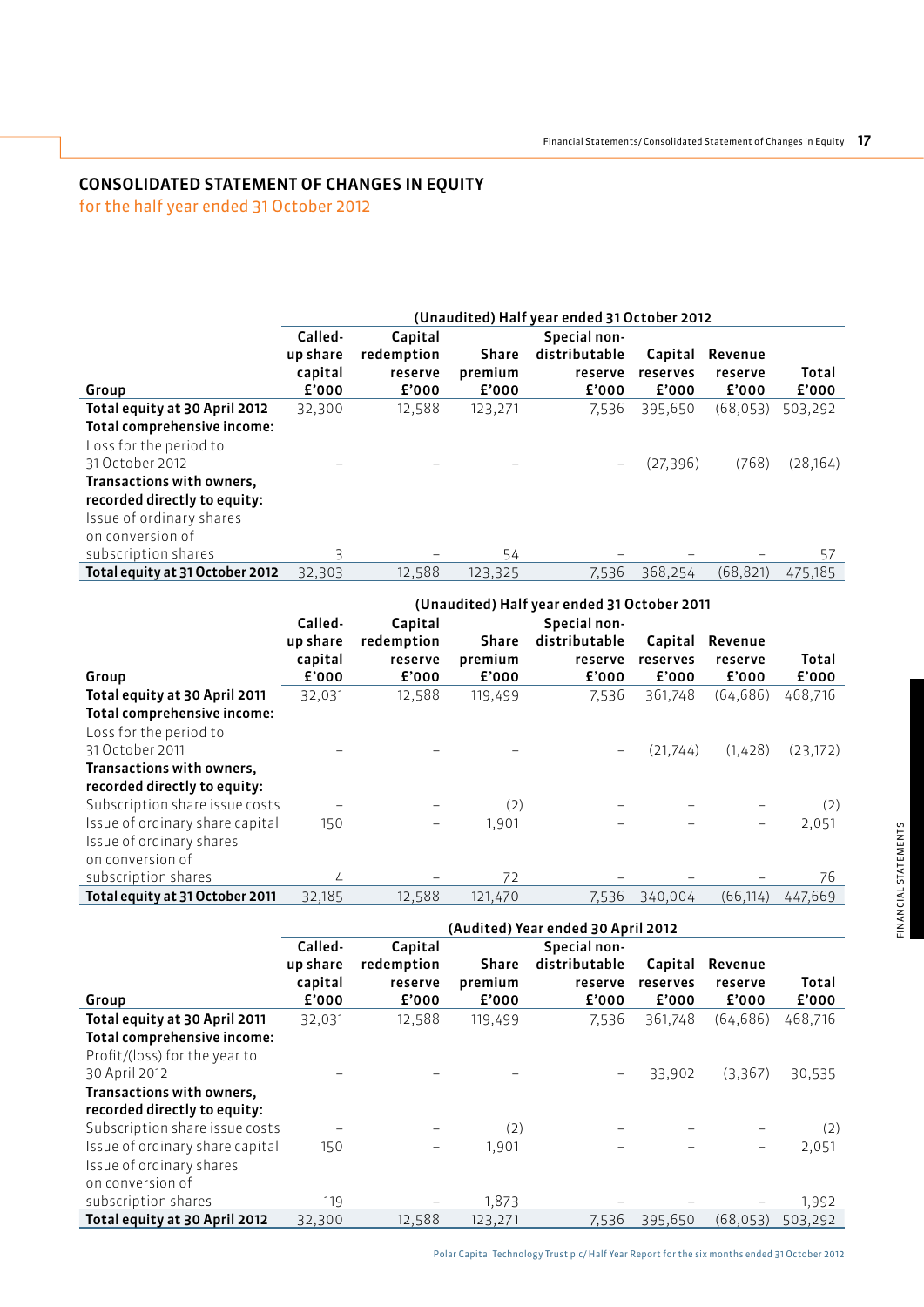# Notes to the financial statements

for the six month period ended 31 October 2012

# 1. General Information

The consolidated accounts comprise the unaudited results for Polar Capital Technology Trust plc and its subsidiary PCT Finance Limited for the six month period to 31 October 2012.

The unaudited accounts to 31 October 2012 have been prepared using the accounting policies used in the Group's annual accounts to 30 April 2012. These accounting policies are based on International Financial Reporting Standards ("IFRS"), which comprise standards and interpretations approved by the International Accounting Standards Board ("IASB") and the International Accounting Standards Committee ("IASC"), as adopted by the European Union.

The financial information in this Half Year Report does not constitute statutory accounts as defined in section 434 of the Companies Act 2006. The financial information for the six month periods ended 31 October 2012 and 31 October 2011 have not been audited. The figures and financial information for the year ended 30 April 2012 are an extract from the latest published accounts and do not constitute statutory accounts for that year. Full statutory accounts for the year ended 30 April 2012, prepared under IFRS, including the report of the auditors which was unqualified, did not draw attention to any matters by way of emphasis and did not contain a statement under section 498 of the Companies Act 2006, have been delivered to the Registrar of Companies.

The Group's accounting policies have not varied from those described in the Annual Report for the year ended 30 April 2012.

The financial statements are presented in Pounds Sterling and all values are rounded to the nearest thousand pounds (£'000), except where otherwise stated.

#### 2. Income

|                                                                      | (Unaudited)<br>For the half<br>year ended<br>31 October 2012<br>£'000 | (Unaudited)<br>For the half<br>year ended<br>31 October 2011<br>£'000 | (Audited)<br>For the<br>year ended<br>30 April 2012<br>£'000 |
|----------------------------------------------------------------------|-----------------------------------------------------------------------|-----------------------------------------------------------------------|--------------------------------------------------------------|
| Income from investments held at<br>fair value through profit or loss |                                                                       |                                                                       |                                                              |
| Franked dividends                                                    | 55                                                                    | 65                                                                    | 133                                                          |
| Unfranked dividends                                                  | 2,946                                                                 | 2,113                                                                 | 3,406                                                        |
|                                                                      | 3,001                                                                 | 2,178                                                                 | 3,539                                                        |
| Other operating income                                               |                                                                       |                                                                       |                                                              |
| <b>Bank</b> interest                                                 | 13                                                                    | 14                                                                    | 29                                                           |
| <b>Total income</b>                                                  | 3.014                                                                 | 2,192                                                                 | 3,568                                                        |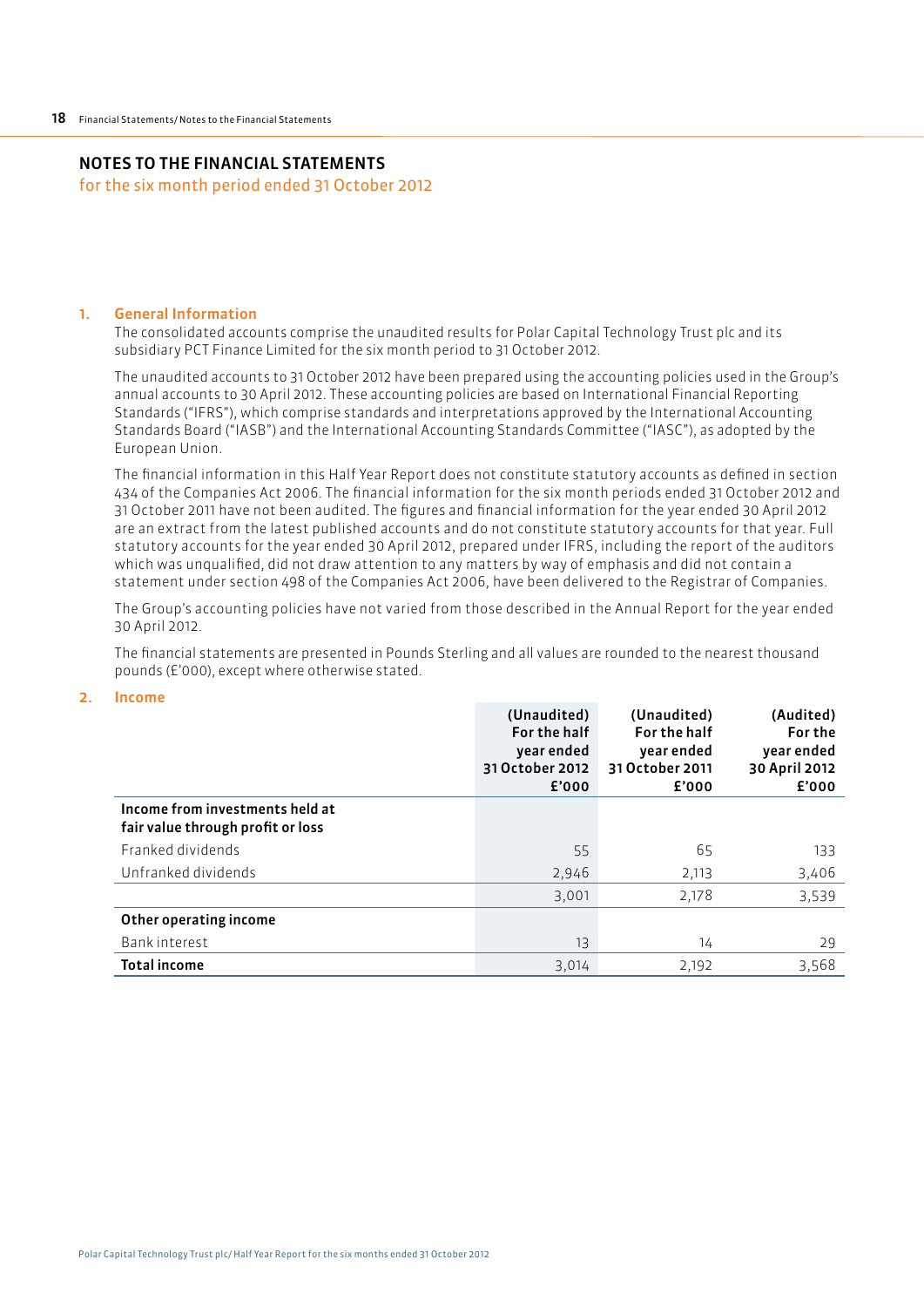# 3. Earnings per ordinary share

| Latinings per brunnary share                                    | (Unaudited)<br>For the half<br>year ended<br>31 October 2012<br>£'000 | (Unaudited)<br>For the half<br>year ended<br>31 October 2011<br>£'000 | (Audited)<br>For the<br>year ended<br>30 April 2012<br>£'000 |
|-----------------------------------------------------------------|-----------------------------------------------------------------------|-----------------------------------------------------------------------|--------------------------------------------------------------|
| Net (loss) / profit for the period:                             |                                                                       |                                                                       |                                                              |
| Revenue                                                         | (768)                                                                 | (1,428)                                                               | (3,367)                                                      |
| Capital                                                         | (27, 396)                                                             | (21, 744)                                                             | 33,902                                                       |
| Total                                                           | (28, 164)                                                             | (23, 172)                                                             | 30,535                                                       |
| Weighted average number of shares<br>in issue during the period | 128,210,050                                                           | 127,498,353                                                           | 127,651,825                                                  |
| Revenue                                                         | (0.60)p                                                               | (1.12)p                                                               | (2.64)p                                                      |
| Capital                                                         | (21.37)p                                                              | (17.05)p                                                              | 26.56p                                                       |
| Total                                                           | (21.97)p                                                              | (18.17)p                                                              | 23.92p                                                       |

The Company has in issue 24,786,282 subscription shares which are convertible into ordinary shares. Further details of the conversion price are given in note 4. There was no dilution of the return per ordinary share in respect of the conversion rights attaching to the subscription shares.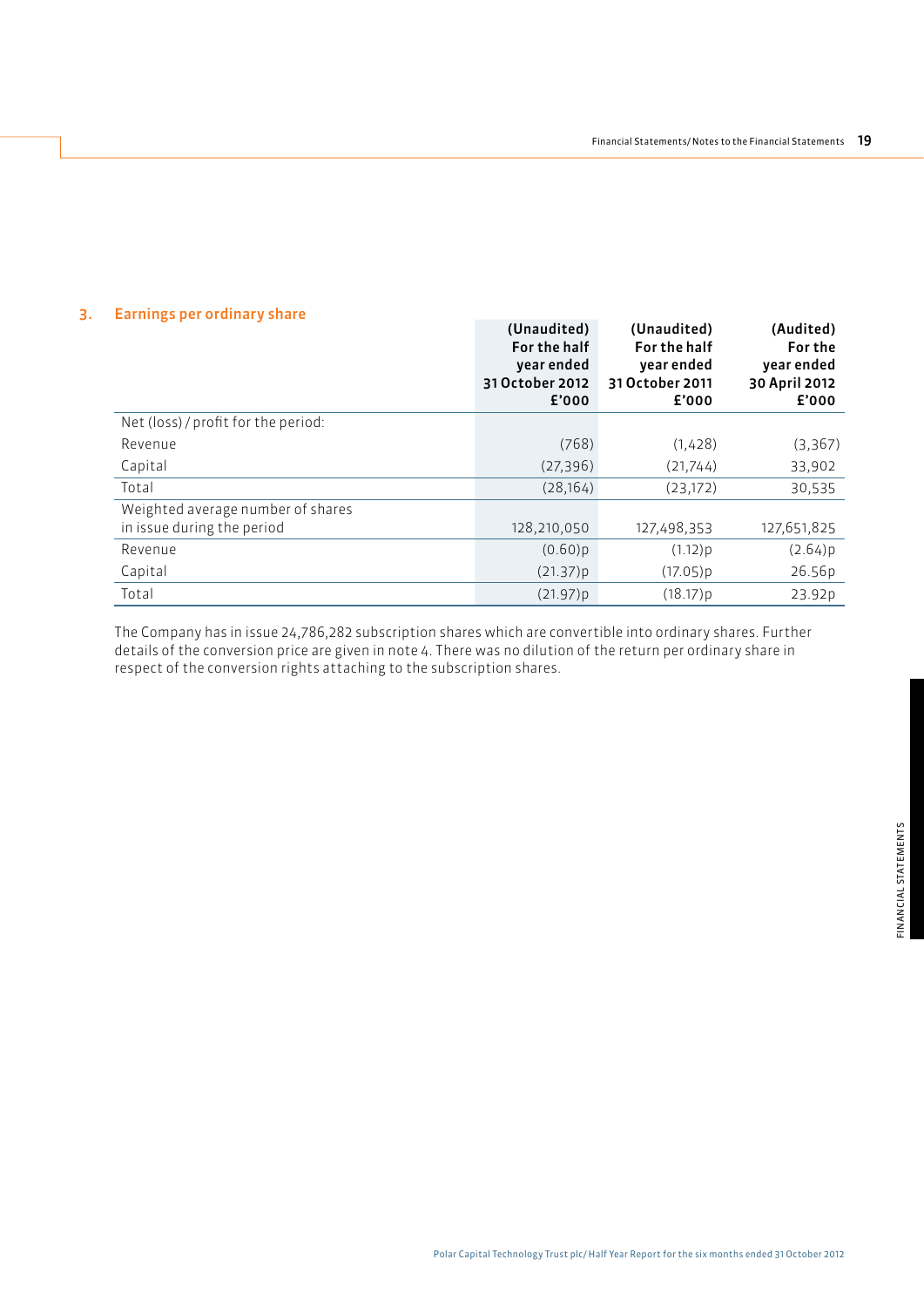# Notes to the financial statements continued

for the six month period ended 31 October 2012

# 4. Called-up share capital

| Caliculup Stiate Capital                                                                                         |                                         |                                         |                                     |
|------------------------------------------------------------------------------------------------------------------|-----------------------------------------|-----------------------------------------|-------------------------------------|
|                                                                                                                  | (Unaudited)<br>31 October 2012<br>£'000 | (Unaudited)<br>31 October 2011<br>£'000 | (Audited)<br>30 April 2012<br>£'000 |
| Allotted, Called up and Fully paid:                                                                              |                                         |                                         |                                     |
| Ordinary shares of 25p each                                                                                      |                                         |                                         |                                     |
| Opening balance of 128,208,023 (31 October 2011 and<br>30 April 2012: 127,111,211)                               | 32,052                                  | 31,778                                  | 31,778                              |
| Issue of nil (31 October 2011 and 30 April 2012: 600,000)<br>ordinary shares                                     |                                         | 150                                     | 150                                 |
| Conversion of 11,897 (31 October 2011: 19,037; 30 April<br>2012: 496,812) subscription shares to ordinary shares | 3                                       | 4                                       | 124                                 |
| Closing balance of 128,219,920 (31 October 2011:<br>127,730,248; 30 April 2012: 128,208,023) ordinary shares     | 32,055                                  | 31,932                                  | 32,052                              |
| Subscription shares of 1p each:                                                                                  |                                         |                                         |                                     |
| Opening balance of 24,798,179 (31 October 2011<br>and 30 April 2012: 25,294,991)                                 | 248                                     | 253                                     | 253                                 |
| Conversion of 11,897 (31 October 2011: 19,037; 30 April<br>2012: 496,812) subscription shares to ordinary shares |                                         |                                         | (5)                                 |
| Closing balance of 24,786,282 (31 October 2011:<br>25,275,954; 30 April 2012: 24,798,179) subscription shares    | 248                                     | 253                                     | 248                                 |
| Total share capital                                                                                              | 32,303                                  | 32,185                                  | 32,300                              |

The subscription shares were issued as a bonus issue to the ordinary shareholders on 11 February 2011, on the basis of one subscription share for every five ordinary shares. Each subscription share confers the right (but not the obligation) to subscribe for one ordinary share on the last business day of each month between and including 31 March 2011 and 31 March 2014, when the rights under the subscription shares will lapse.

The conversion price is 478 pence.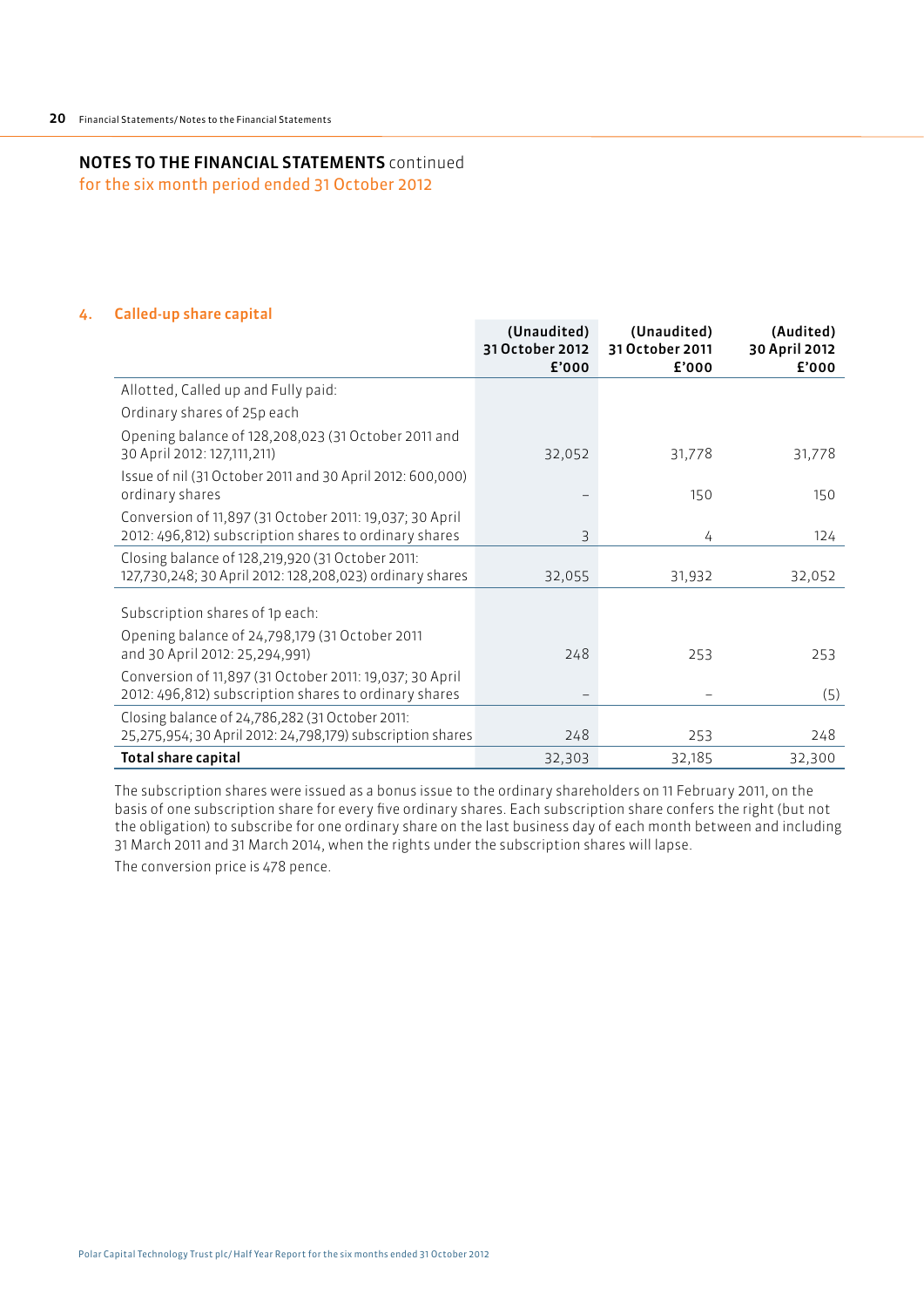# 5. Net asset value per ordinary share

|                                                          | (Unaudited)<br>31 October 2012 | (Unaudited)<br>31 October 2011 | (Audited)<br>30 April 2012 |
|----------------------------------------------------------|--------------------------------|--------------------------------|----------------------------|
| Undiluted:                                               |                                |                                |                            |
| Net assets attributable to ordinary shareholders (£'000) | 475,185                        | 477,669                        | 503,292                    |
| Ordinary shares in issue at end of period                | 128,219,920                    | 127,730,248                    | 128,208,023                |
| Net asset value per ordinary share                       | 370.60p                        | 350.48p                        | 392.56p                    |

There is no dilutive effect on the net asset value per ordinary share in respect of the conversion rights attaching to the subscription shares as the conversion price is higher than the ordinary share price of the Company at each period end.

# 6. Dividend

In accordance with stated policy, no interim dividend has been declared for the period (31 October 2011 and 30 April 2012 – nil).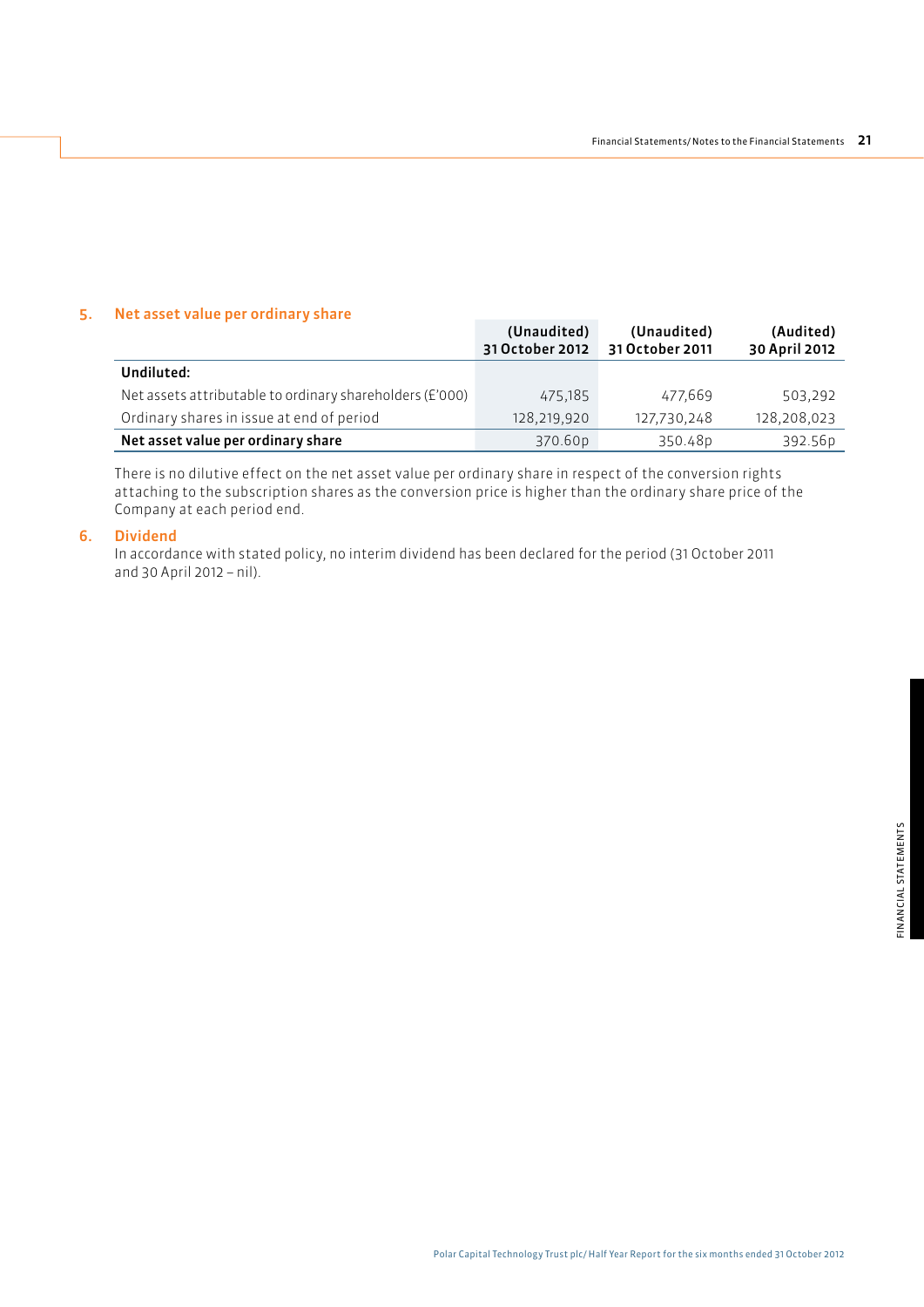# Shareholder information

#### Share Price and Net Asset Value

The Company's Net Asset Value (NAV) is released daily, on the next working day, following the calculation date, to the London Stock Exchange. The mid-market price of the ordinary shares is published daily in the Financial Times in the Companies and Markets section under the heading 'Investment Companies'.

Share price information is also available from The London Stock Exchange Website www.londonstockexchange.co.uk (PCT), Bloomberg (PCT.LN), Datastream (PCT), Lipper (71000395) and Reuters (PCT.L).

The SEDOL code for the ordinary shares is 0422002 and the ISIN is GB004220025.

The SEDOL code for the subscription shares is B615W32 and the ISIN is GB00B615W327.

#### Portfolio Details

Portfolio information is provided to the AIC for its monthly statistical information service (www.theAIC.co.uk) and monthly fact sheets, as well as previous copies of annual report and accounts, are available on the Company's website www.polarcapitaltechnologytrust.co.uk

# subscription shares

Polar Capital Technology Trust plc issued, as a bonus issue, free of cost, subscription shares on 11 February 2011 to its qualifying shareholders.

Subscription shares offer the right to subscribe for ordinary shares of the Company at pre-determined dates at pre-determined prices and can be bought and sold independently of the ordinary shares on the London Stock Exchange. The subscription price is 478p per Ordinary share.

After the last business day of March 2014, the right to convert subscription shares will lapse.

Subscription shares are qualifying investments for the stocks and shares component of an ISA, and are eligible for inclusion in a UK SIPP.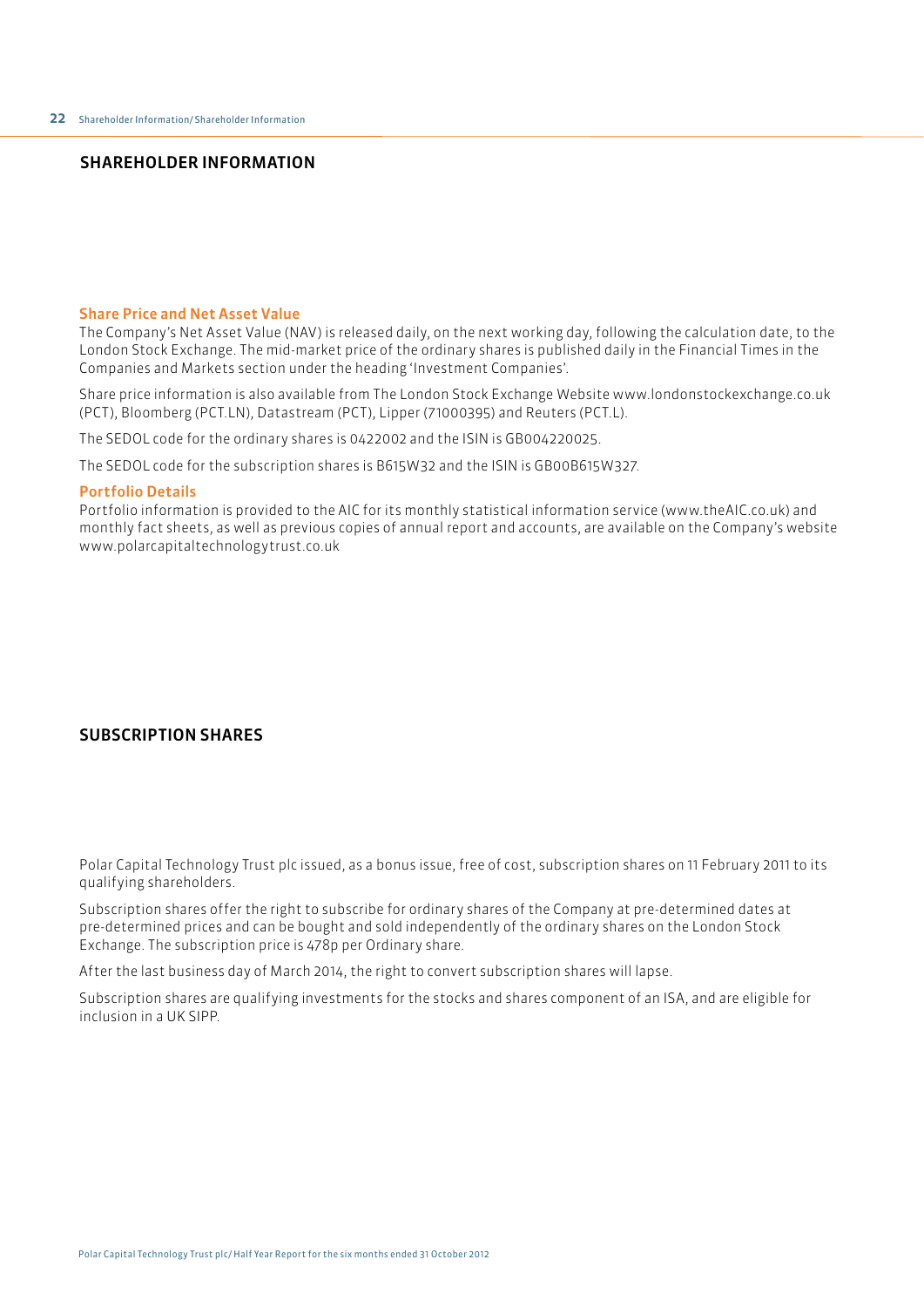# WARNINGS TO SHARFHOLDERS

#### Share Prices

Investors should be aware that the value of the Company's shares may reflect the greater relative volatility of technology shares. Technology shares are subject to the risks of developing technologies, competitive pressures and other factors including the acceptance by business and consumers of new technologies. Many companies in the technology sector are smaller companies and are therefore also subject to the risks attendant on investing in smaller capitalisation businesses.

#### Boiler Room Scams

We have become aware that shareholders of the Polar Capital Technology Trust PLC have received unsolicited phone calls or correspondence concerning investment matters. These are typically from overseas based 'brokers' who target UK shareholders, offering to sell them what often turn out to be worthless or high risk shares in US or UK investments or offering to act on the shareholder's behalf on the payment of a retainer or similar in a spurious corporate event . These operations are commonly known as 'boiler rooms'.

It is not just the novice investor that has been duped in this way; many of the victims had been successfully investing for several years. Shareholders are advised to be very wary of any unsolicited advice, offers to buy shares at a discount or offers of free company reports.

If you receive any unsolicited investment advice:

- Make sure you get the correct name of the person and organisation
- • Check that they are properly authorised by the FSA before getting involved by visiting www.fsa.gov.uk/fsaregister
- • Report the matter to the FSA either by calling 0845 606 1234 or www.fsa.gov.uk/consumerinformation/scamsandswindles
- • If the calls persist, hang up

If you deal with an unauthorised firm, you will not be eligible to receive payment under the Financial Services Compensation Scheme.

Details of any share dealing facilities that the company endorses will be included in company mailings.

#### Forward Looking Statements

Certain statements included in this Half Year Report contain forward-looking information concerning the Company's strategy, operations, financial performance or condition, outlook, growth opportunities or circumstances in the countries, sectors or markets in which the Company operates. By their nature, forward-looking statements involve uncertainty because they depend on future circumstances, and relate to events, not all of which are within the Company's control or can be predicted by the Company. Although the Company believes that the expectations reflected in such forward-looking statements are reasonable, no assurance can be given that such expectations will prove to have been correct. Actual results could differ materially from those set out in the forward looking statements. For a detailed analysis of the factors that may affect our business, financial performance or results of operations, we urge you to look at the principal risks and uncertainties included in the Business Review in the latest Annual Report and Accounts. No part of these results constitutes, or shall be taken to constitute, an invitation or inducement to invest in Polar Capital Technology Trust plc or any other entity, and must not be relied upon in any way in connection with any investment decision. The Company undertakes no obligation to update any forward-looking statements.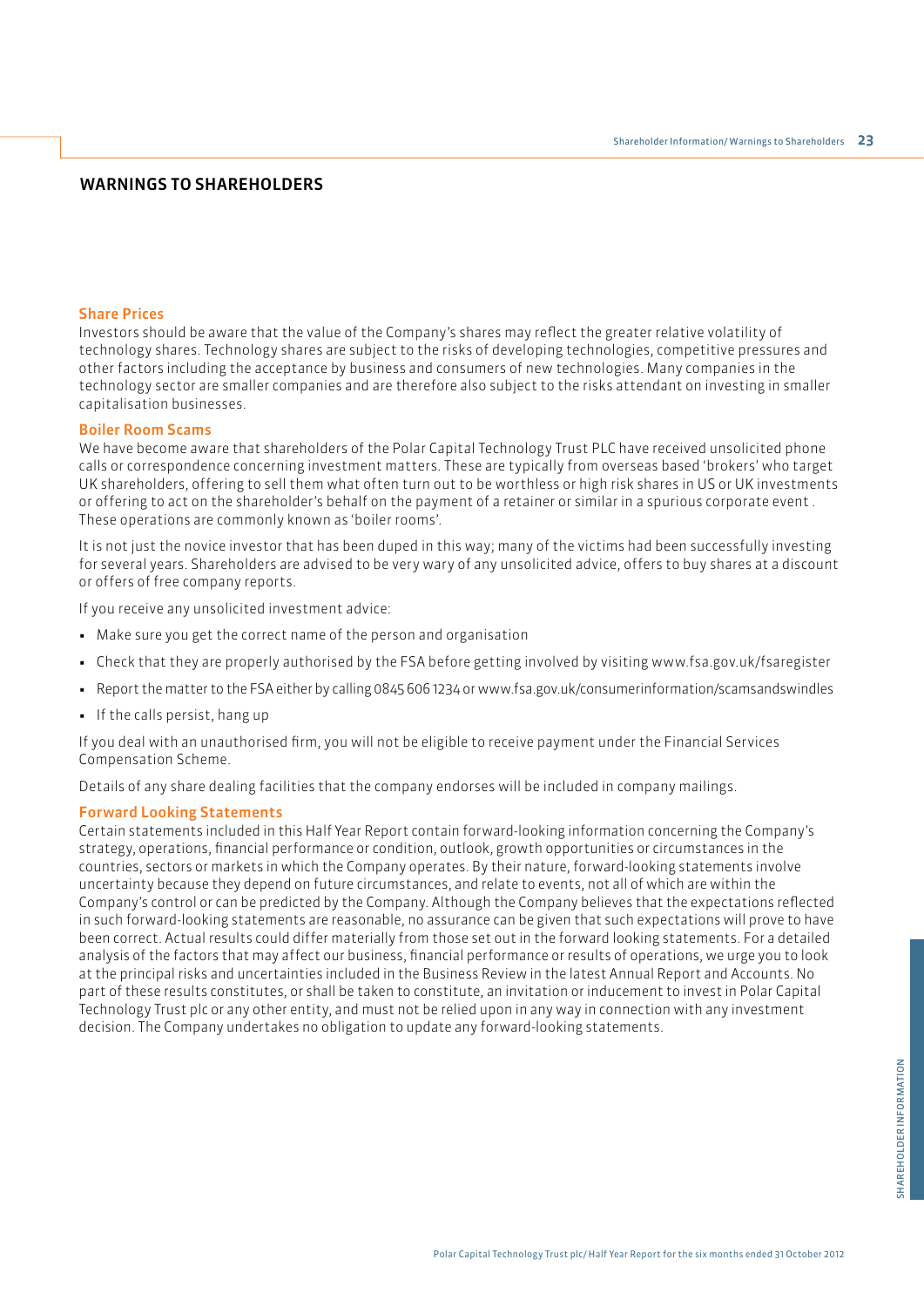# PROFILE

Polar Capital Technology Trust plc was launched on 16 December 1996 under the name Henderson Technology Trust PLC, with the issue of ordinary shares plus one warrant attached to every five shares. The original subscription price for each share was £1. On 30 September 2005 the warrants reached their final exercise date and were converted into ordinary shares of the Company.

In 2010, the shareholders voted to continue the life of the Company and they will have in 2015 and every five years thereafter the right to approve, or otherwise, the continued existence of the Company.

On 11 February 2011 Subscription Shares were issued free of cost to qualifying shareholders on the basis of one Subscription Share for every five ordinary shares.

At the Annual General Meeting held on 4 September 2012 shareholders approved a revised investment policy to update certain out of date restrictions and reflect changes in UK legislation and the UK Listing Authority rules. The full text of the revised investment policy is set out in the Notice of Annual General Meeting and will be included in next year's annual report. The Notice of Annual General Meeting is available on the Company's website.

#### **Objective**

The investment objective is to maximise long term capital growth through investing in a diversified portfolio of technology companies around the world.

#### Benchmark

The Company has a benchmark of the Dow Jones World Technology Index (total return, sterling adjusted) against which NAV performance is measured for the purpose of assessing performance fees.

#### Rationale

Over the last two decades the technology industry has been one of the most vibrant, dynamic and rapidly growing segments of the global economy. Technology companies offer the potential for substantially faster earnings growth than the broad market, reflecting the long term secular uptrend in technology spending.

#### Investment Approach

Stocks are selected for their potential for shareholder returns, not on the basis of technology for its own sake. The investment manager believes in rigorous fundamental analysis and focus on:

- management quality
- the identification of new growth markets
- the globalisation of major technology trends and
- exploiting international valuation anomalies and sector volatility

#### Management

Polar Capital LLP has been the appointed investment manager throughout the year. Mr Ben Rogoff, the appointed fund manager, has been responsible for the Company's portfolio since 1 May 2006 and is supported by a team of technology specialists.

#### Fees

The Company pays both a basic management fee as well as a capped performance fee if performance is above a predetermined level. Further details are given in the Annual Report.

Information on the Company can be accessed at: www.polarcapitaltechnologytrust.co.uk and further shareholder information is given in the latest Annual Report.